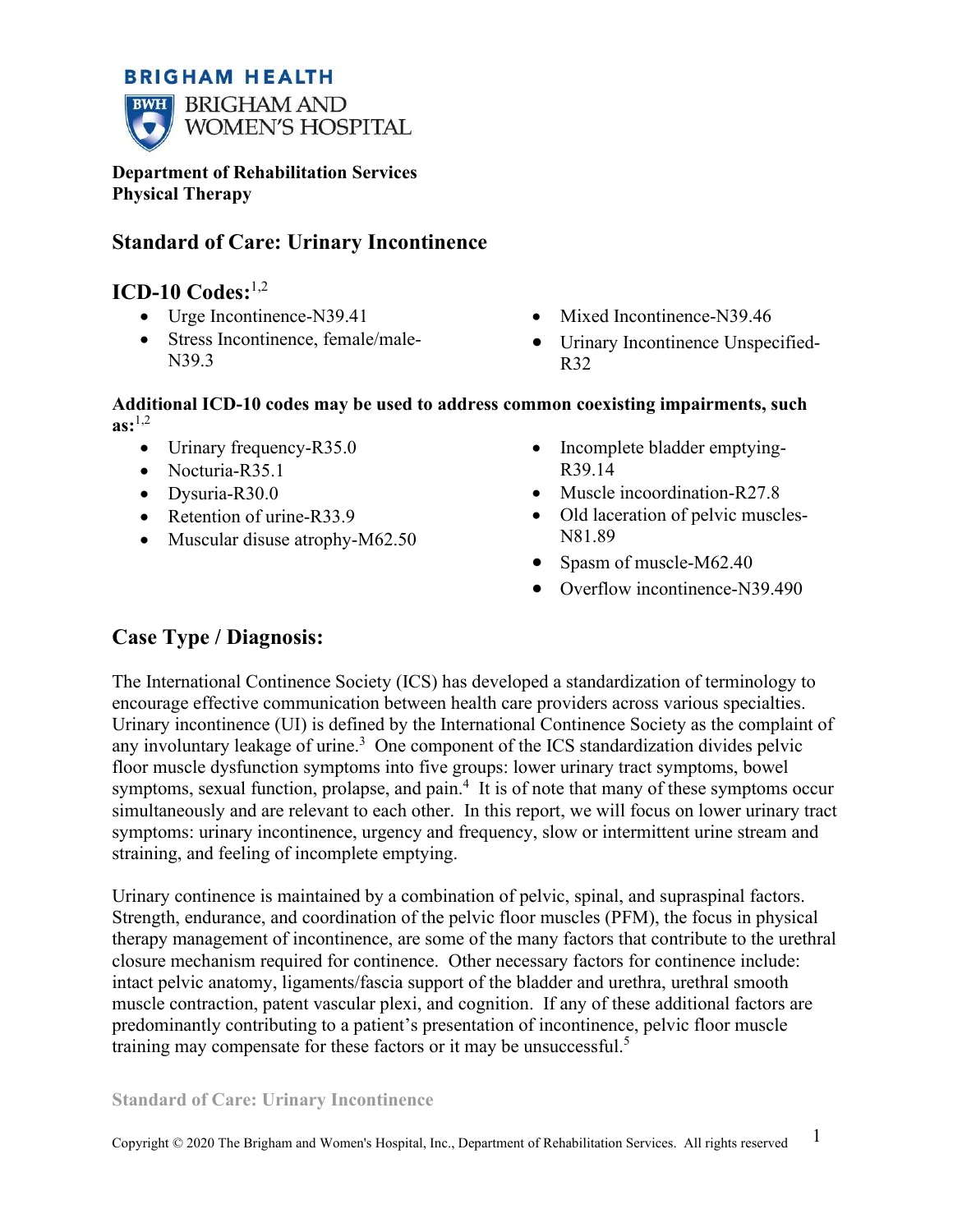Patients are generally classified into sub-categories of urinary incontinence based on subjective reports:<sup>3</sup>

- Stress Urinary Incontinence (SUI): the complaint of involuntary leakage of urine on effort or exertion such as cough, sneeze, laugh, sporting activity, etc.
- Urgency Urinary Incontinence (UUI): the complaint of involuntary leakage of urine accompanied by or immediately preceded by urgency.
- Mixed Urinary Incontinence: the complaint of involuntary leakage of urine associated with urgency, exertion, and effort.
- Functional Incontinence: the complaint of involuntary leakage of urine associated with the inability to reach the toilet in a timely manner due to mobility impairments.
- Retention Urinary Incontinence: symptoms may include continuous leakage, post-void dribbling, and/or trouble starting stream/interrupted stream due to a hypotonic detrusor.
- Postural Urinary Incontinence: involuntary loss of urine associated with change in body position, such as sit to stand or supine to stand.
- Nocturnal Enuresis: involuntary urinary incontinence which occurs during sleep
- Continuous Urinary Incontinence: complaint of continuous involuntary loss of urine
- Insensible Urinary Incontinence: loss of urine when the patient is not aware of how the leakage occurred
- Coital Incontinence: involuntary loss of urine with coitus (can be divided into leakage occurring during penetration and also with orgasm)

The incidence and prevalence of urinary incontinence is higher in women compared to men throughout the entire lifespan. It is important to note that the prevalence of UI, particularly in women, is not well established due to differing measurement tools within relevant studies. It must also be noted that UI is likely underreported due to its embarrassing nature and normalization within Western society. Prevalence varies quite substantially between 5-69% in the general population. Studies consistently suggest that isolated stress urinary incontinence is the most common type of UI followed by mixed and finally isolated urge UI. It is estimated that 10% of women who experience UI do so weekly. Only age, BMI, parity, and mode of delivery are consistently associated with UI (stress UI greater than urge UI). $<sup>6</sup>$ </sup>

UI is a distressing and socially disruptive condition, potentially effecting employment, recreation, personal hygiene, and socialization. It has been reported in women with incontinence: 50% avoid leaving their home, 45% avoid public transportation, and 50% avoid sexual activity due to fear of an incontinence episode.<sup>7</sup> The estimated total annual cost of managing UI in the USA is reported as \$19.5 billion.<sup>8</sup>

# **Indications for Treatment:**

- 1. Poor knowledge of pelvic floor muscle contraction/relaxation
- 2. Impaired pelvic floor muscle contraction/relaxation
- 3. Poor coordination of pelvic floor muscle contraction with increase in intra-abdominal pressure
- 4. Impaired bladder habits/fluid intake
- 5. Limited social activities due to urinary urgency, frequency, and/or incontinence
- 6. Sleep disturbed by nocturia or nocturnal enuresis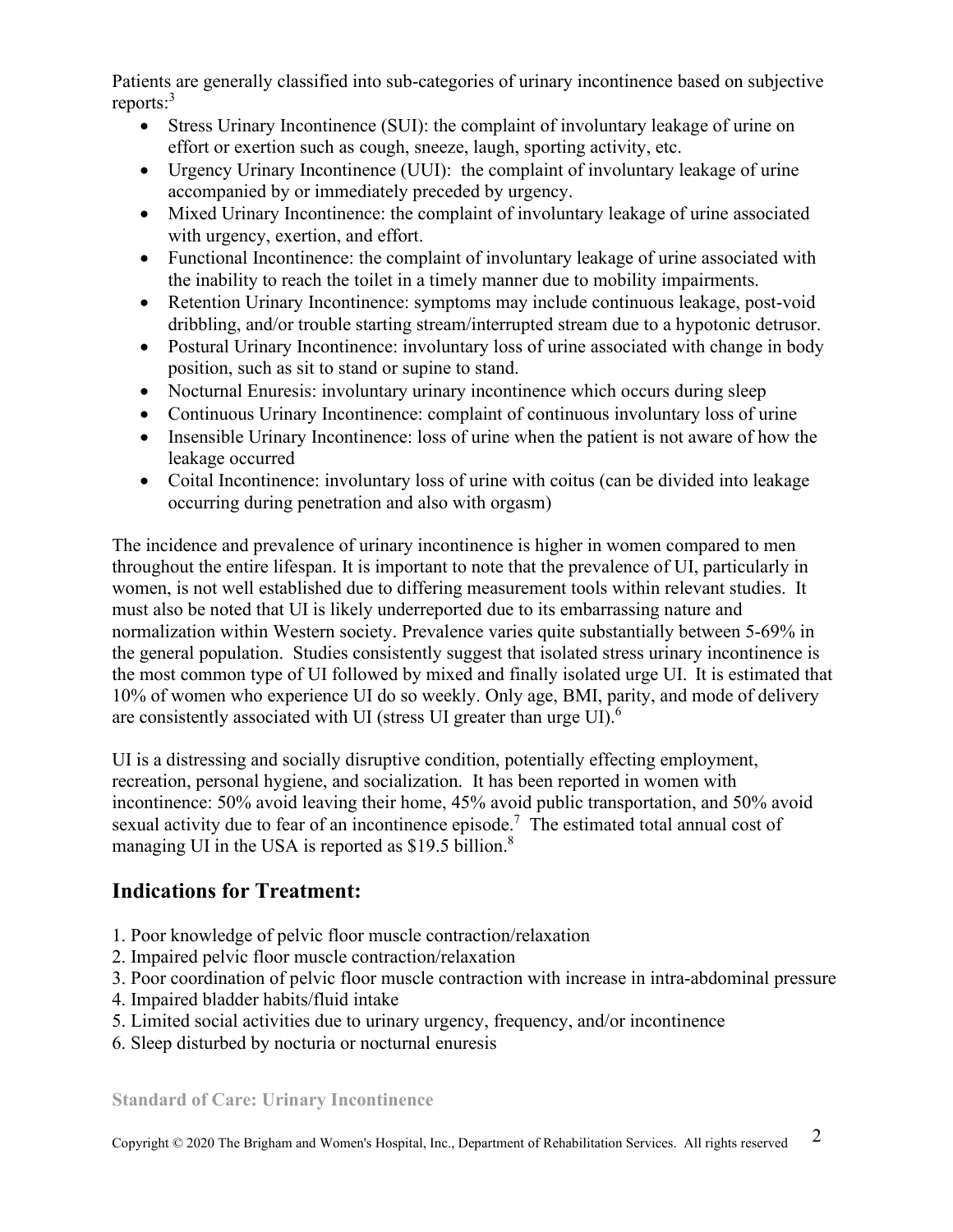# **Contraindications / Precautions for Treatment:**<sup>1</sup>

Contraindications for internal vaginal/rectal exam: active infections of the vagina, bladder, or rectum, open skin lesion, high-risk pregnancy, absence of patient consent, impaired cognitive understanding of the exam, absence of previous pelvic exam by an MD (pediatric population)

Precautions for internal vaginal/rectal exam: severe atrophic vaginitis, severe pelvic pain, history of sexual abuse

Precautions for internal vaginal/rectal exam (obtain permission from MD): pregnancy, immediately post-partum before 6-8 weeks, immediately post-vaginal, prostate, pelvic, or rectal surgery before 6-8 weeks, and/or immediately post-pelvic radiation treatment.

# **Evaluation:**

### **Medical History**:

- Past medical history is obtained through reviewing the longitudinal medical record (LMR), medical history questionnaire, and patient interview.
- Of particular importance are the patient's obstetric history, presence and extent of perineal damage with childbirth, previous pelvic, spinal, or cerebral surgeries, medical diagnoses that increase intra-abdominal pressure such as COPD, smoking, allergies, obesity, constipation, chronic urinary tract/bladder infections, sexual dysfunction, sexually transmitted disease, medication usage, and previous bladder or bowel symptoms.

### **History of Present Illness**:

- Past and current history of urinary incontinence is obtained, noting age of onset, mechanism of occurrence, and severity of symptoms.
- It is important to screen for other possible causes of urinary incontinence such as cauda equina syndrome, signs of spinal cord compression, signs of urinary tract infection, and other neurological signs.
- All details of bladder habits and symptoms should be discussed including daytime frequency, nocturia, presence of urgency, timing of leakage, amount of leakage, activity with leakage, number/type of pad usage, bladder sensation, and voiding symptoms (slow stream, spraying, intermittency, hesitancy, straining, terminal dribble). $3$
- All details of patient's defecation habits, sexual function, and pelvic or abdominal pain are discussed as these dysfunctions often occur simultaneously and are extremely relevant and related to each other.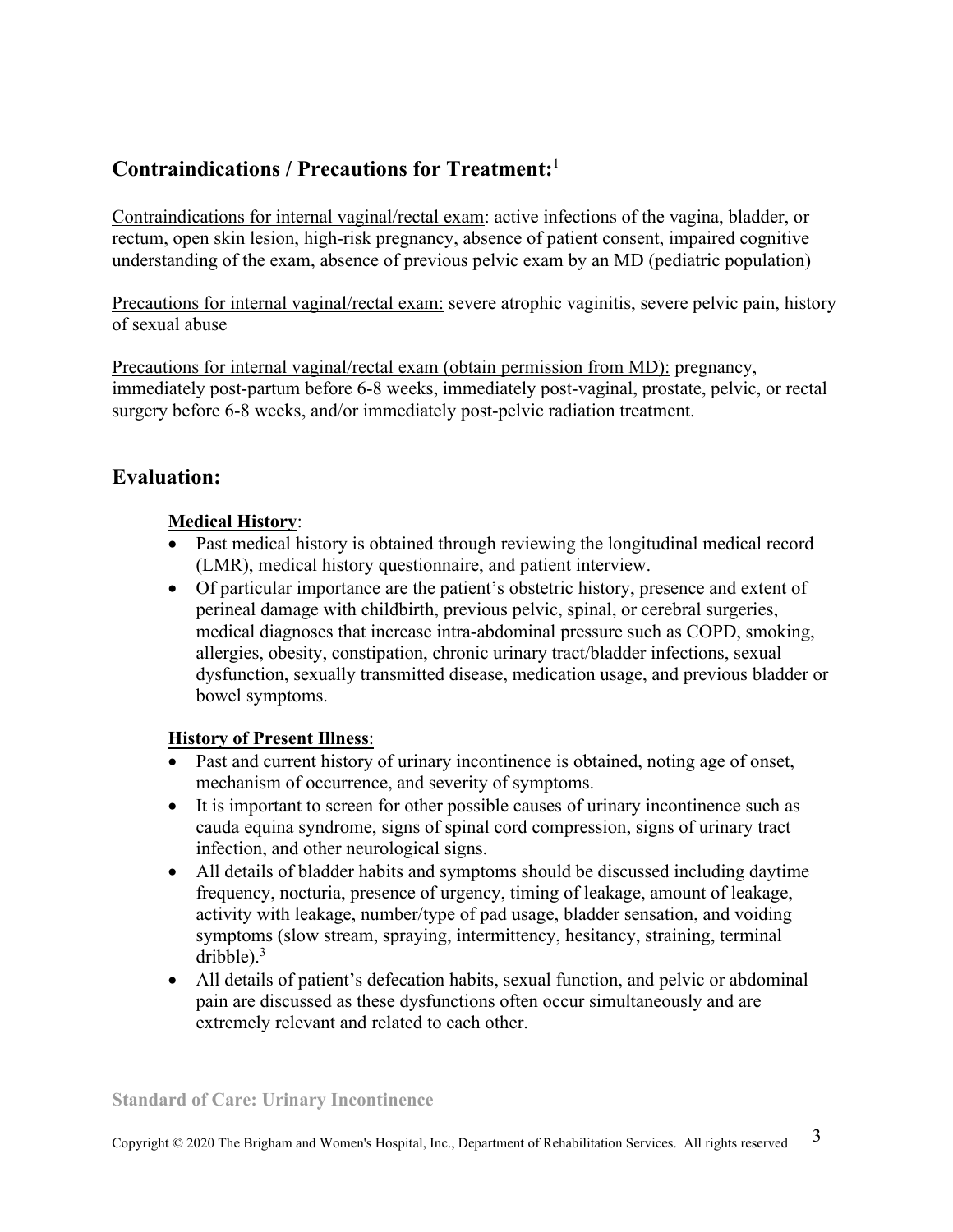- Obtain a subjective pain rating based on the 0-10 verbal analog scale (VAS), with 0 as absence of pain and 10 as worst possible pain at each location, if pain is present. Pain rating and location can also be indicated on an external perineal drawing.
- Obtain results of any diagnostic testing (urodynamics, manometry, MRI, CT, X-Ray) to identify a pathophysiological cause of symptoms.
- Inquire about previous treatments for this condition and the results of each treatment.

### **Social History**:

- Information on the patient's work and social environment should be obtained. Certain details such as attitudes toward bathroom breaks, bladder habits throughout the day, and patient hygiene should be noted.
- Mobility issues such as difficulty with transfers, ambulation, or inability to manage clothing could contribute to incontinence.
- Obtain information regarding bowel habits, frequency of bowel movement, presence of constipation, consistency of stool (Bristol Stool Chart), medications or supplements, if needed, to facilitate defecation, and/or tendency to strain to defecate or use of manual maneuvers to defecate.
- Inquire about activity level and participation in exercise. Document the type, frequency, duration, and intensity of exercise; alternately document avoidance of exercise due to fear of urinary incontinence.
- Respectfully inquire regarding their sexual activity as well as any symptoms of urgency, frequency, pain, or incontinence during sexual activity.

### **Medications:**

- Common medications to treat urgency or urgency urinary incontinence have historically included anticholinergics/antimuscarinic agents: oxybutynin, tolterodine, solifenacin, hyoscyamine, fesoterodine and darifenacin. These drugs are sold under the names of: Ditropan, Detrol, Vesicare, Enablex, Levbid, Cytospaz, Toviaz and Oxytrol. Anticholinergic/antispasmodic drugs are one of the first choices for OAB, as they have been proven to be the most effective agents in suppressing premature detrusor contractions, enhancing bladder storage, and relieving symptoms.<sup>9,10</sup> Anticholinergic and antispasmodic agents act by antagonizing cholinergic muscarinic receptors, through which different parasympathetic nerve impulses evoke detrusor contraction Side effects of these medications can be bothersome and include dry mouth, headache, constipation, blurred vision, and confusion.<sup>1</sup> Many patients do not continue medications beyond 9 months due to these bothersome side effects.<sup>11</sup> A newer class of drugs, beta-3 adrenergic agonists, are mostly currently being used if anticholinergic agents are not effective. One medication, called mirabegron, sold under the name Myrbetriq, works differently than the anticholinergics, as it relaxes the bladder's smooth muscle while it fills with urine, thereby increasing the bladder's capacity to hold/store urine.<sup>12</sup>
- Only one drug is available over-the-counter (OTC), and it is in a skin patch called Oxytrol, for women only.
- Other medications that may be used to treat SUI in females include vaginal estrogen (Estring, Estrace, Premarin, Vagifem) and Duloxetine.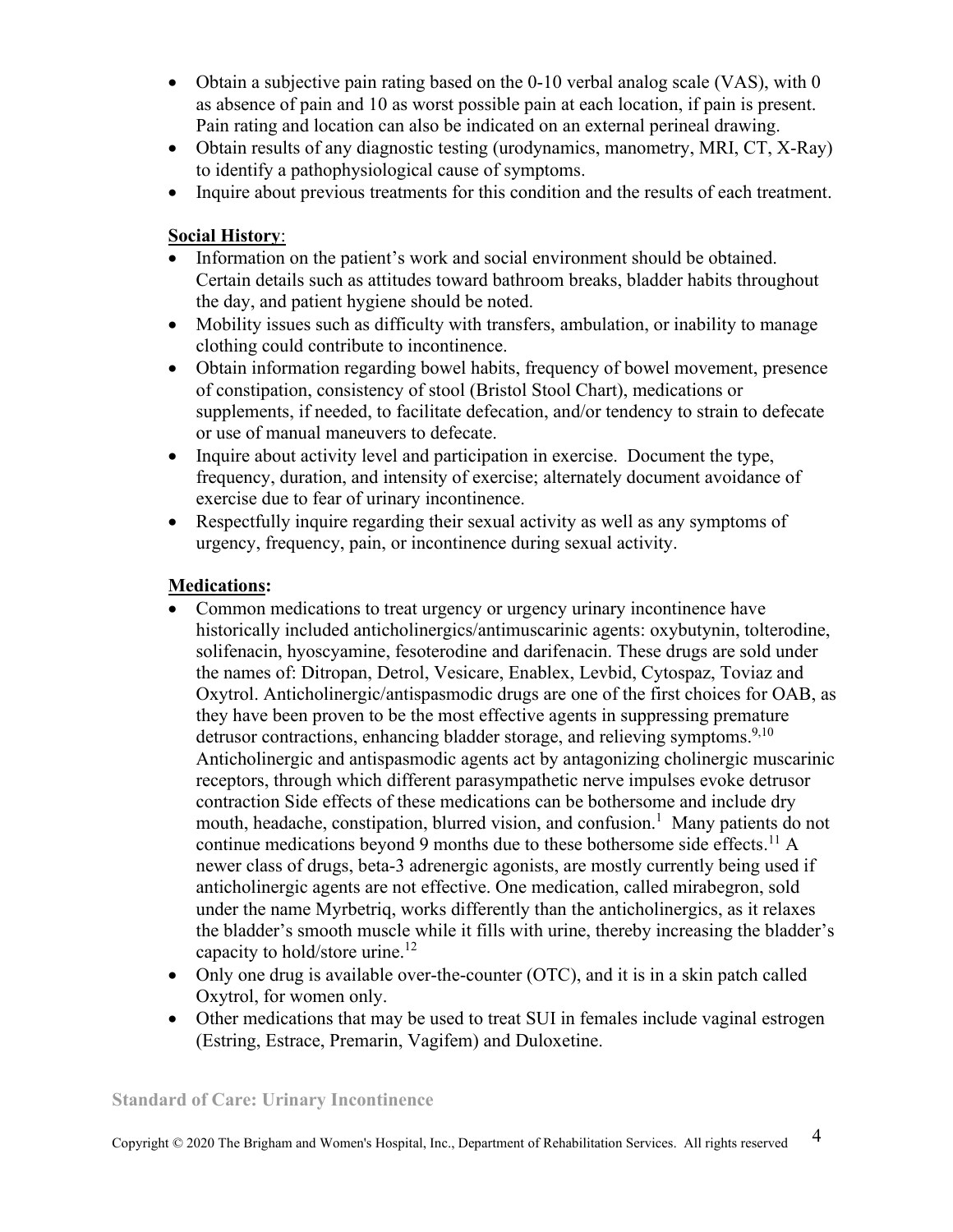- Oral hormone therapy has been found in multiple RCT's to increase the risk and severity of incontinence symptoms, especially urinary urgency.<sup>13,14</sup>
- Bethanechol may be used to address incomplete bladder emptying, but this is currently rarely used.
- Some medications may contribute to incontinence:<sup>1</sup>
	- o Alpha-adrenergic antagonists (alpha blockers) dilate blood vessels and can also relax the urinary sphincter and urethra.
	- o Alpha agonists tighten the urinary sphincter; can cause urine to be retained in the bladder and possible overflow incontinence.
	- o Antidepressants can impair the contractility of the bladder; may also decrease awareness of the need to void.
	- o Diuretics increase urine production.
	- o Angiotensin-converting enzyme (ACE inhibitors) can cause cough and worsen stress urinary incontinence.
	- o Antihistamines, Opioids, and Calcium Channel Blockers interfere with bladder contraction; can worsen constipation.
	- o Sedatives can slow mobility and worsen urge incontinence.
	- o Narcotics cause detrusor relaxation and can contribute to retention of urine
	- o OTC cold remedies can cause detrusor relaxation or increased bladder outlet muscle tone, causing retention of urine<sup>2</sup>

## **Examination:**

*The following information is intended to capture the most commonly used assessment tools for this case type/diagnosis. It is not intended to be either inclusive or exclusive of assessment methods.* 

Please refer to the *Pelvic Girdle Pain Standard of Care* to rule out/in any co-existing dysfunctions of the pelvic girdle region.

**Informed Consent for Evaluation:** Before conducting an examination, the therapist should always begin with an introduction to the anatomy and function of the pelvic floor and physiology of the urinary system to ensure the patient understands the necessity of an internal exam. Provide a thorough explanation as to what the examination will involve, including any potential pain or discomfort, and allow the patient the opportunity to ask questions. It is essential to obtain the patient's verbal or written consent for internal examination, with the understanding the patient may discontinue the exam at any time. Patient modesty and dignity should be valued at all times during the exam. If at any point in the examination the patient exhibits signs of embarrassment, distress, or other need to cease the exam, discontinue the exam.<sup>1,15</sup>

**Observation:** Visual inspection for females is commonly done in supine lithotomy position with hips and knees flexed and slightly abducted/externally rotated. The patient's legs should be relaxed and supported in this position. Male patients should be positioned in left side lying, testicles and penis draped away from the visual field, with a pillow between the legs for comfort.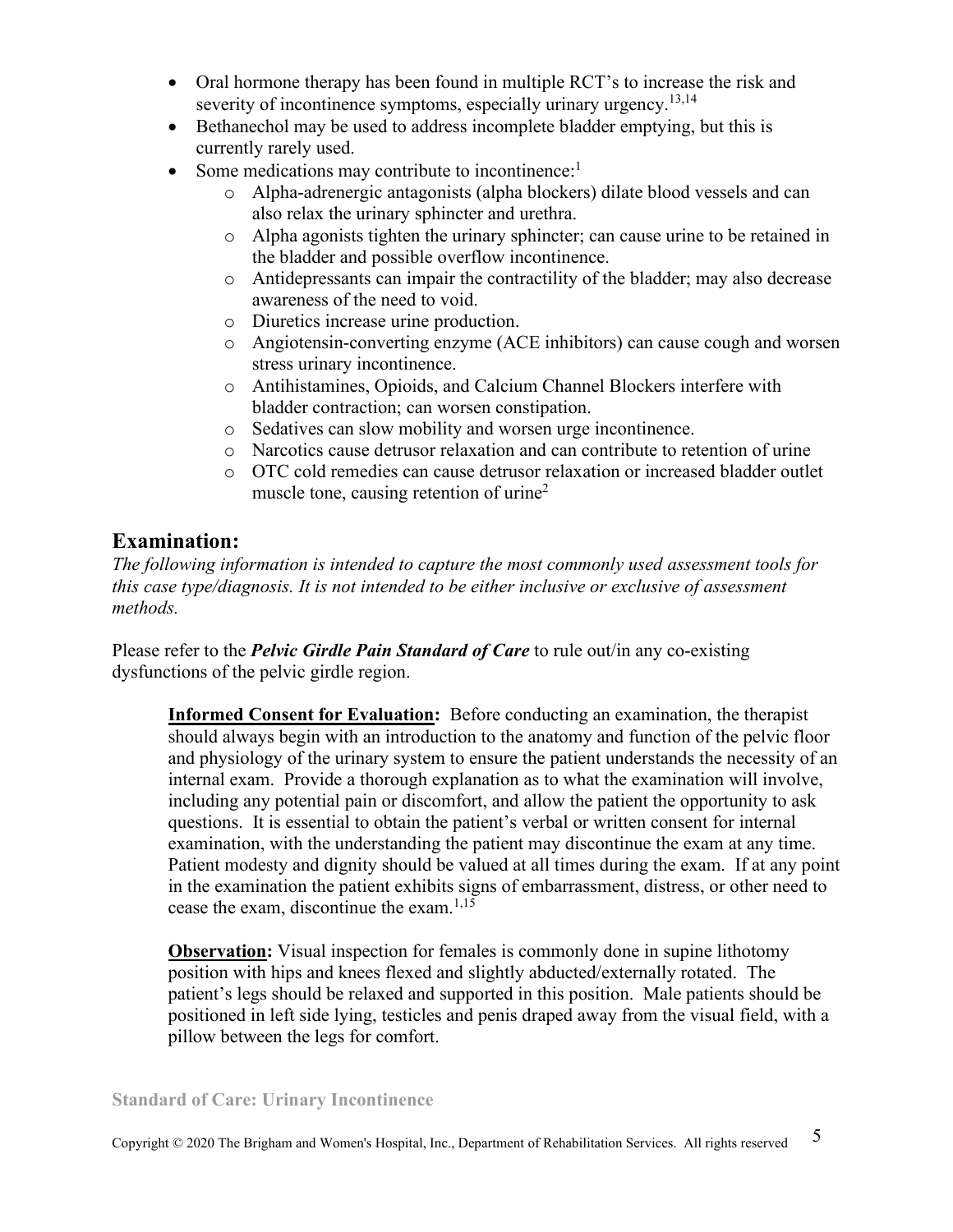- o The vulva (in females), perineum, and anus are inspected for potential skin pathology and anatomical variations.
- o The patient is instructed to perform a voluntary pelvic floor muscle contraction; during this movement the therapist is observing for the perineum to move ventrally and cranially.
- o The patient is then instructed to cough (testing for an involuntary pelvic floor contraction); the perineum should maintain its position or move ventrally during this increase in intra-abdominal pressure.
- o During these observations, the therapist is viewing the superficial perineal muscles as well as the levator ani muscles.<sup>16</sup>
- o An isolated pelvic floor muscle contraction does not involve any visible movement of the boney pelvis.
- o It should be documented if accessory muscles (abdominals, gluteal, adductor muscles) are engaged during any of these tests.<sup>4</sup>

**External Palpation:** External palpation of the muscles surrounding the hip girdle muscles, superficial perineal muscles, and levator ani muscles is performed in both males and females to assess for over-activity, hypersensitivity, and pain. In females, palpation of the vulva and vestibule is performed noting pain and/or the presence, quality, and mobility of potential scars and adhesions.

**Sensory Function:** The perineum should be assessed for pain or impaired sensation. If nerve involvement is suspected, lumbosacral dermatomes should also be tested. Most importantly, test: L1-L2 (labia-minora), L3 (anterior knee), S1 (plantar surface and lateral area of the foot), S1-S3 (perineal and anal skin), and S2-S4 dermatomes (sacral nerve roots which innervate both the external urethral and the anal sphincter). The anal reflex (S2-S5) can be tested by lightly stroking the skin surrounding the anus causing a visible contraction. Absence of this reflex suggests sacral nerve disease, may be a consequence of trauma from vaginal childbirth, or may also be absent in individuals without dysfunction.<sup>1</sup>

**Internal Digital Palpation:** Please refer to the *Hand washing Protocol* for details in preparation of the internal exam. The same patient position is utilized as described in the 'Observation' section. Internal digital palpation of the pelvic floor muscles is performed by placing one gloved and lubricated index finger in the distal one third of the vagina or rectum and assessing the pelvic floor muscles and surrounding tissues at rest, during contraction, and during relaxation. The patient is cued to contract and, subsequently, relax around the therapist's finger. Various verbal cues should be given until the correct movement of the pelvic floor muscles is achieved. The instructions "squeeze and lift" is best, however additional verbal cues should be given until the desire contraction is confirmed such as, "try to hold back gas", or "try to stop your flow of urine". Digital palpation is the recommended method for instruction and documentation of correct use of the pelvic floor muscles.<sup>1,16</sup> The four valid and reliable tests used to help determine a correct PFM contraction are described by Messelink et al.<sup>17</sup> The Digital Assessment Scheme has been found to have moderate to substantial intra-observer reliability and face validity, therefore it "can be considered reliable in clinical practice".<sup>4</sup> The following items are assessed both externally and internally:<sup>4</sup>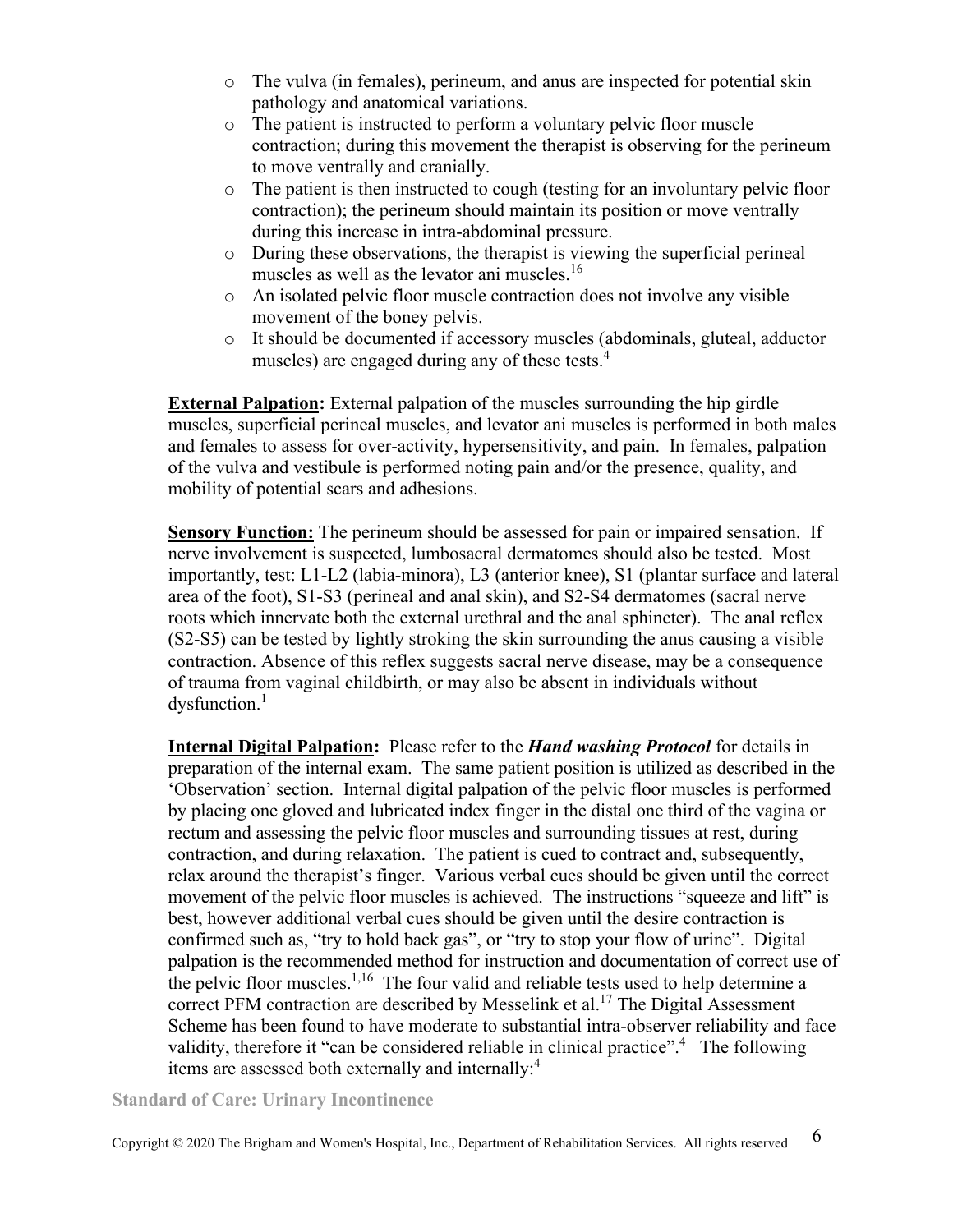*Voluntary contraction* is assessed by asking the patient to contract their pelvic floor muscles; the response is documented as absent, weak, normal, or strong.

*Voluntary relaxation* is assessed by asking the patient to relax their pelvic floor muscles, after a contraction has been performed; the response is documented as absent, partial, or complete.

*Involuntary contraction* is the contraction that occurs just prior to an increase in intraabdominal pressure and can be assessed by asking the patient to cough; the response is documented as absent or present.

*Involuntary relaxation* is the relaxation that occurs when a patient is asked to strain or bear down as if they were defecating; the response is documented as absent or present.

Support of the pelvic organs should be evaluated as pelvic organ prolapse can contribute to or mask urinary incontinence. Vaginal vault size (in females), muscle tone, and muscle volume can also be assessed during the internal assessment. Internal anal sphincter tone is assessed with an anal internal exam.<sup>4</sup>

### **Strength Testing:**

Digital palpation is used to assess the patient's pelvic floor muscle strength for both males and females. There are currently two scales available in the literature to objectively document pelvic floor muscle strength. The Modified Oxford Scale developed by Laycock is a validated grading system used widely in clinics to document pelvic floor muscle strength.16,18,19 The Messelink Scale is not used often in the clinic setting, however the clinician should be familiar with this scale as it is used often in research.<sup>4</sup> The Messelink Scale is correlated to the Modified Oxford Scale as shown in the table below:

| Laycock's Modified Oxford Scale <sup>18</sup> | Messelink Scale <sup>4</sup> |  |  |
|-----------------------------------------------|------------------------------|--|--|
| $\vert 0$ : No contraction                    | Absent                       |  |  |
| $\vert$ 1: Flicker                            |                              |  |  |
| 2: Weak                                       | Weak                         |  |  |
| 3: Moderate                                   | Moderate/Normal              |  |  |
| 4: Good (with lift)                           |                              |  |  |
| $5:$ Strong                                   | Strong                       |  |  |

In addition to testing PFM strength via the above scales, it is helpful to assess other aspects of PFM strength, endurance, and coordination; The Laycock PERFECT Scale, shown below, can be used to document these various aspects of PFM function.<sup>18</sup>

#### **Laycock PERFECT Scale**<sup>18</sup>

*Power*: test of voluntary PFM contraction *Endurance:* time the PFM contraction can be sustained before a 50% reduction in power (maximum 10 seconds)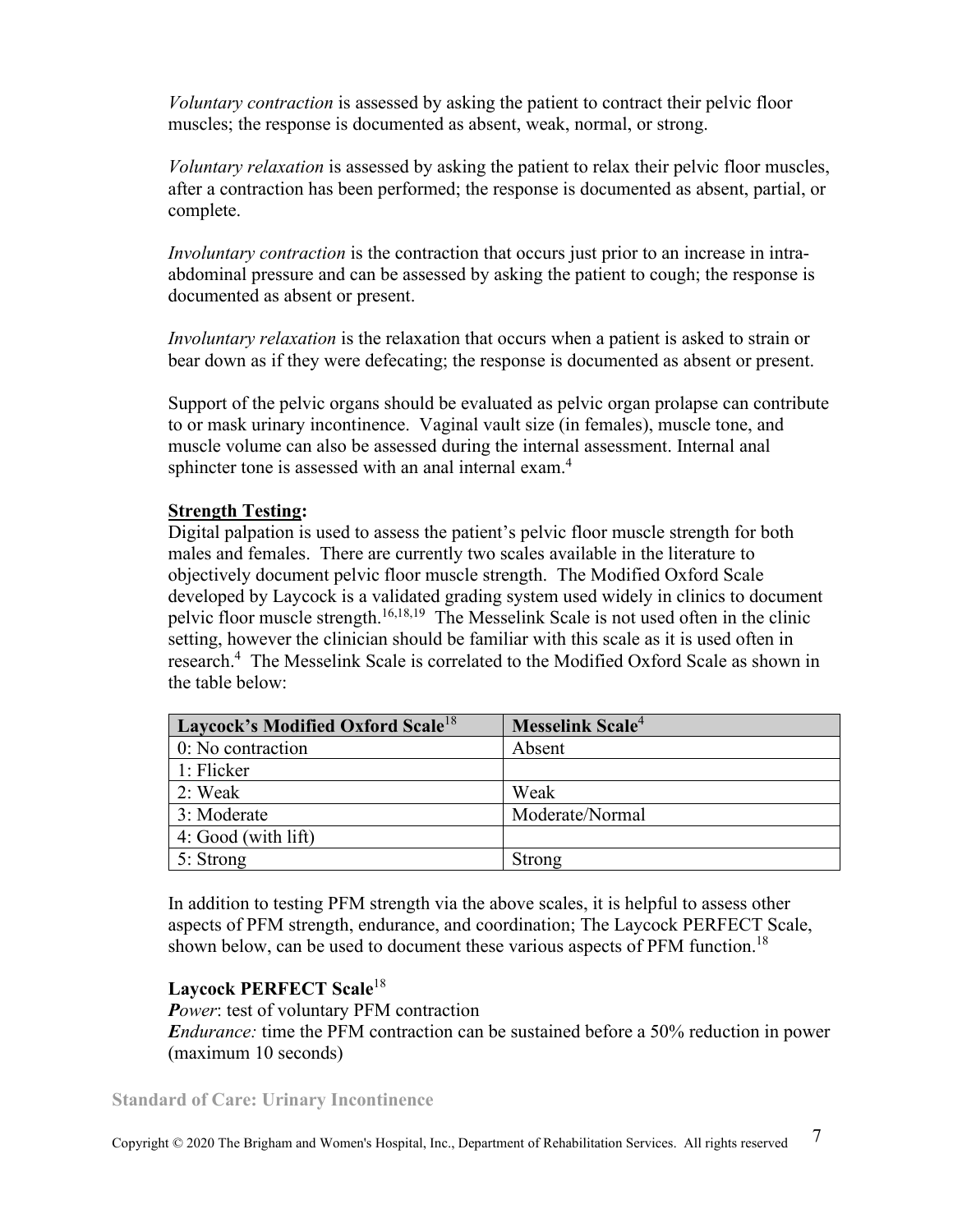*Repetitions*: number of repetitions the PFM contraction can be performed before a 50% reduction in power is observed (maximum 10 repetitions)

*Fast twitch*: number of quick 1-second contractions with full relaxation in between, that can be performed in 10 seconds

*Elevation*: presence or absence of lifting posterior vaginal wall or anus toward pubic bone and head

*Co-contraction*: presence or absence of co-contraction of the transversus abdominus muscle

*Timing*: presence or absence of involuntary PFM contraction

### **Abdominals**

The current evidence discusses the role of the transversus abdominus with the pelvic floor muscles for trunk stabilization. When activated correctly, the transversus abdominus and pelvic floor muscles, along with the diaphragm and multifidus provide local or regional trunk stabilization.<sup>20</sup> With dysfunction (back pain, urinary incontinence, etc), concurrent activation of the PFM and TrA is not always present. It has been shown that women with urinary incontinence who attempted PFM contraction actually depressed their bladder base and showed greater abdominal activity and less PFM activity on sEMG than continent women.<sup>21</sup> This could potentially result in worsening of urinary incontinence due to the chronic increase in intra-abdominal pressure that occurs with over-activation of TrA over PFM. Therefore, it is essential to confirm via internal digital palpation sufficient activity of the pelvic floor muscles in relation to the abdominal muscles.<sup>22</sup>

**Pain:** Digital palpation is also used for pain assessment. Varying pressure, beginning with mild pressure, is directed toward each specific muscle bilaterally; the patient responds with a subjective report of pain on a verbal analogue scale (0-10). It is common to evaluate the pubococcygeus, puborectalis, iliococcygeus, coccygeus, and obturator internus muscles bilaterally. It is also useful to document muscle guarding, facial expressions, breathing, or other non-verbal responses to pain.

**Range of Motion (ROM):** Range of motion of the spine and lower extremities is essential to rule out co-existing dysfunctions. Range of motion of the pelvic floor muscles is difficult to assess and document.

### **Functional Assessment**:

• Surface electromyography (sEMG), internally or externally, can be used to detect the electrical activity of the pelvic floor muscles measured in microvolts; this value is based on the outflow of motor neurons in the ventral horn of the spinal cord as the patient contracts and relaxes their pelvic floor muscles.

Surface electrodes placed on the external anal sphincter or a specially designed vaginal probe with embedded surface electrodes is inserted vaginally. A specially designed rectal probe can also be used rectally (in males or females) or can be used vaginally for women with very small vaginal openings.

**Standard of Care: Urinary Incontinence**  This signal then relays the information to a computer screen where the information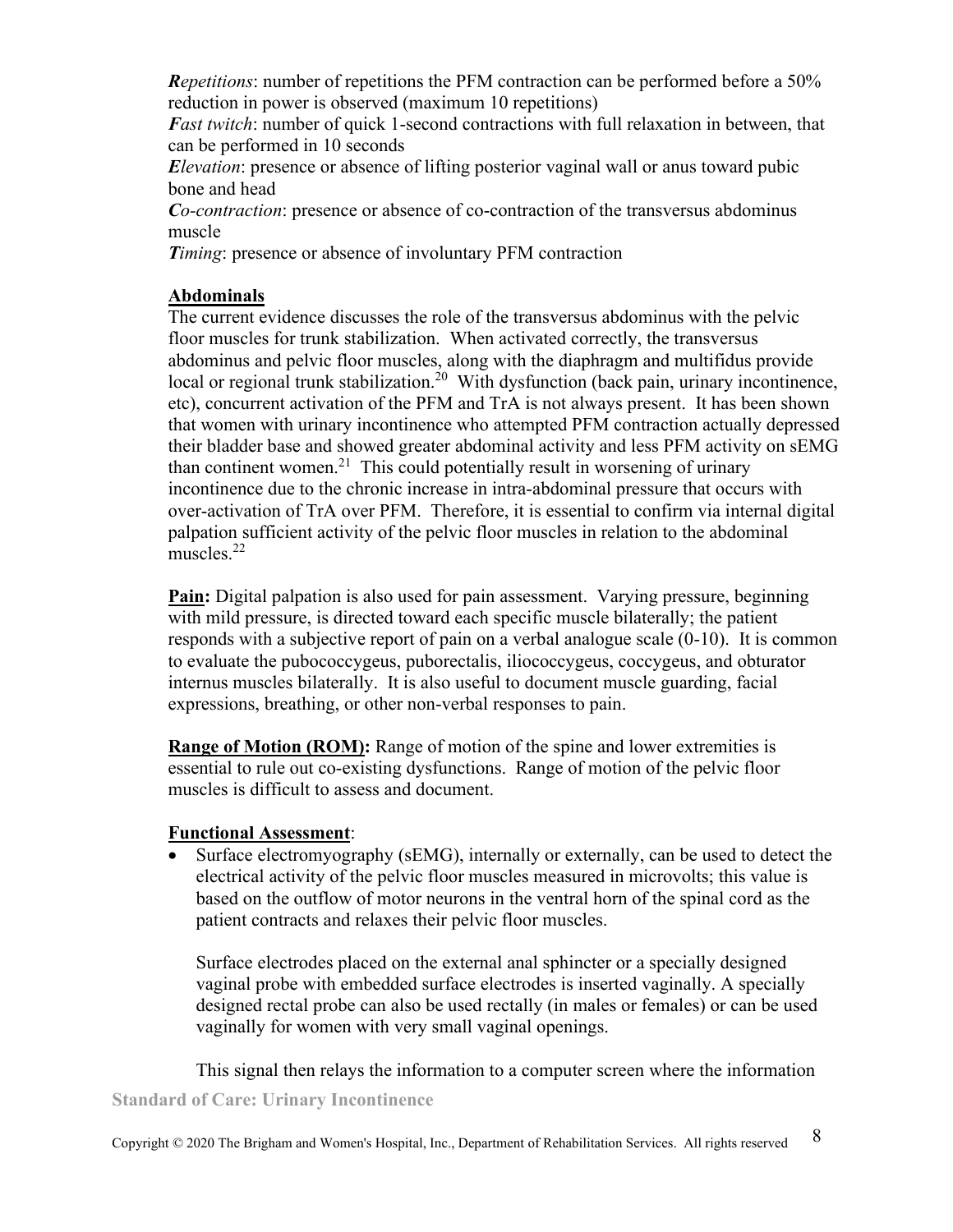can been seen visually. During a voluntary pelvic floor muscle contraction, the intensity of the sEMG signal (microvolts) should increase and be sustained as the patient holds this contraction. The intensity of the sEMG signal should fall to or below baseline upon relaxation following a contraction, showing derecruitment of motor units. This method of pelvic floor testing is best used to assist in patient education and training by giving the patient visual input, however, it should not be used as an absolute measure of force production or measure of actual strength, as there is no data correlating microvolt activity with muscle strength. There is also a risk of variability of electrode placement in the vagina and cross talk from other local muscles, which leads to inconsistent information between sessions.<sup>23</sup>

- Pad testing can be helpful in objectively quantifying the amount of urine lost during a 24-hour period, or after a short provocative activity (i.e. jumping). The pad is weighed before and after the test to attain the amount of urine lost.
- Gait/Transfers: bed mobility, sit to stand, gait speed, and balance should all be assessed and considered for functional mobility to the bathroom.

**Posture/Alignment:** A dynamic standing and sitting examination is performed to identify and document any postural dysfunctions or malalignment that may contribute to or be as a result of urinary incontinence.

### **Functional Outcomes:**

- The Pelvic Floor Distress Inventory-short form 20 (PFDI-20) and the Pelvic Floor Impact Questionnaire (PFIQ-7) can be used for both females and males as a baseline functional measure at initial examination, then re-assessed at discharge. These instruments were published by Barber et al in 2005 and found to be valid and reliable measures for capturing the presence and impact of symptoms associated with pelvic floor disorders.<sup>24</sup>
	- o Questions are divided into three categories assessing the lower urinary tract, lower GI tract, and pelvic organ prolapse. Scores range from 0-300; higher scores correlate with worse symptoms.
	- o The minimum clinically important difference (MCID) is the smallest change in score associated with a clinically meaningful change in a questionnaire. The MCID of the urinary scales of the PFDI and PFIQ in women receiving conservative management of stress urinary incontinence (SUI) has been shown to be 11 points for the urinary scale of PFDI and 16 points for the urinary scale of PFIQ.<sup>24</sup>
- The NIH-Chronic Prostatitis Symptom Index and Female NIH-Chronic Prostatitis Symptom Index are used to assess voiding symptoms and pelvic pain in males and females.
	- o The NIH Chronic Prostatitis Collaborative Research Network developed and validated these questionnaires.<sup>25</sup>
	- o The index is comprised of 9-questions divided into three categories: pain/discomfort, urinary symptoms and quality of life.
	- o Symptom scale score is the combination of the pain and urinary symptom score: Mild =0-9, moderate=10-18, severe=19-31.
	- o Total score (range 0-43). This allows assessment of a patient at their initial baseline and then can be compared over time. The patient can act as their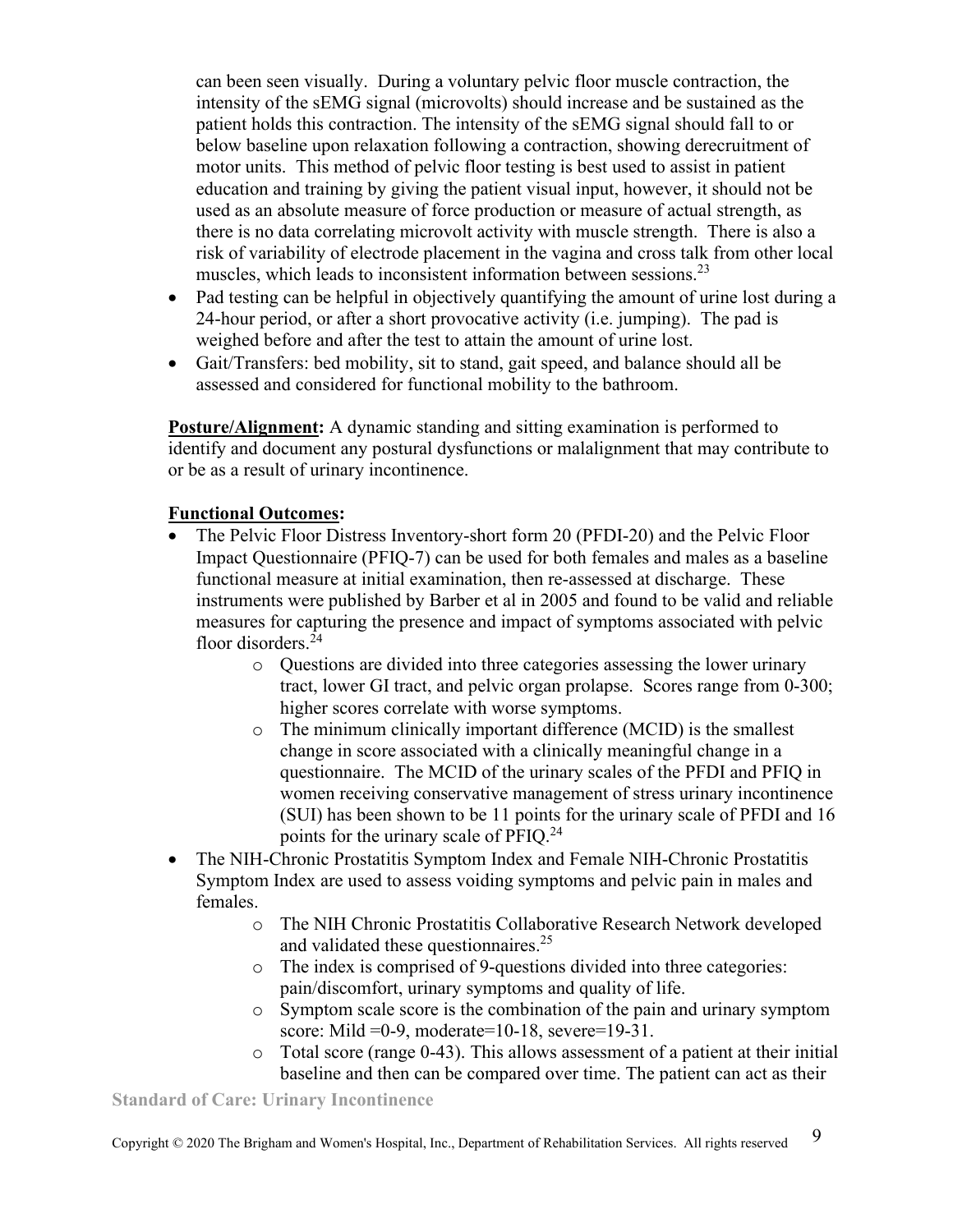own control and be used to compare to the established and published "norms".

- o Male index is available at: <http://www.prostatitis.org/symptomindex.html> (male)
- o Female index is available at: [https://www.medscape.com/answers/458391-](https://www.medscape.com/answers/458391-85774/what-is-the-national-institutes-of-health-chronic-prostatitis-symptom-index-nih-cpsi-and-how-is-it-used-in-the-evaluation-of-chronic-bacterial-prostatitis-cbp) [85774/what-is-the-national-institutes-of-health-chronic-prostatitis](https://www.medscape.com/answers/458391-85774/what-is-the-national-institutes-of-health-chronic-prostatitis-symptom-index-nih-cpsi-and-how-is-it-used-in-the-evaluation-of-chronic-bacterial-prostatitis-cbp)[symptom-index-nih-cpsi-and-how-is-it-used-in-the-evaluation-of-chronic](https://www.medscape.com/answers/458391-85774/what-is-the-national-institutes-of-health-chronic-prostatitis-symptom-index-nih-cpsi-and-how-is-it-used-in-the-evaluation-of-chronic-bacterial-prostatitis-cbp)[bacterial-prostatitis-cbp](https://www.medscape.com/answers/458391-85774/what-is-the-national-institutes-of-health-chronic-prostatitis-symptom-index-nih-cpsi-and-how-is-it-used-in-the-evaluation-of-chronic-bacterial-prostatitis-cbp)
- o The Genitourinary Pain Index (GUPI) is a valid, reliable and responsive instrument that can be used in men and women to assess the degree of symptoms in both men and women with genitourinary pain<sup>26</sup>

### **Differential Diagnosis**: 1

- Urinary tract infection/bladder infection
- Cord compression, cauda equina syndrome
- Fistula (ureterovaginal, vesicovaginal, urethrovaginal)
- Urethral stricture/obstruction
- Bladder calculus
- Kidney infection
- Pelvic organ prolapse
- Multiple Sclerosis
- Prostatitis, Benign prostatic hyperplasia
- Spinal cord neoplasms/trauma
- Excessive vaginal discharge/sweating: The Pyridium pad test is a useful tool to rule out whether leakage is actually urine. With the lead of the referring doctor, the patient ingests pyridium which will turn urine orange; the patient then monitors their pad for orange staining, indicating urine. If the pad does not have an orange staining, the substance is likely not urine.

## **Assessment:**

A detailed assessment includes information based on the subjective report of the patient in combination with the examination findings.

The type of incontinence (SUI, UUI, mixed UI, functional UI, or overflow UI) can be determined based on the patients' subjective report of when, where, and how leakage occurs. SUI occurs with movement, exertion, and/or during increases in intra-abdominal pressure. UUI occurs in the presence of an urgent desire to urinate and is often accompanied by reports of frequency. Mixed UI is a combination of SUI and UUI with various episodes of leakage during exertion as well as accompanied by an urgency to urinate. Functional UI may be suspected if the patient demonstrates difficulty with ambulation, transfers, or fine motor skills which impairs their ability to get to a toilet or doff clothing. Overflow UI may be suspected if the patient reports symptoms consistent with continuous leakage, post-void dribbling, and/or trouble starting their stream of urine. Further questioning may be necessary for patients without awareness of when leakage is occurring, and/or instructing the patient to spend time without wearing a pad to possibly improve the awareness of leakage occurrences.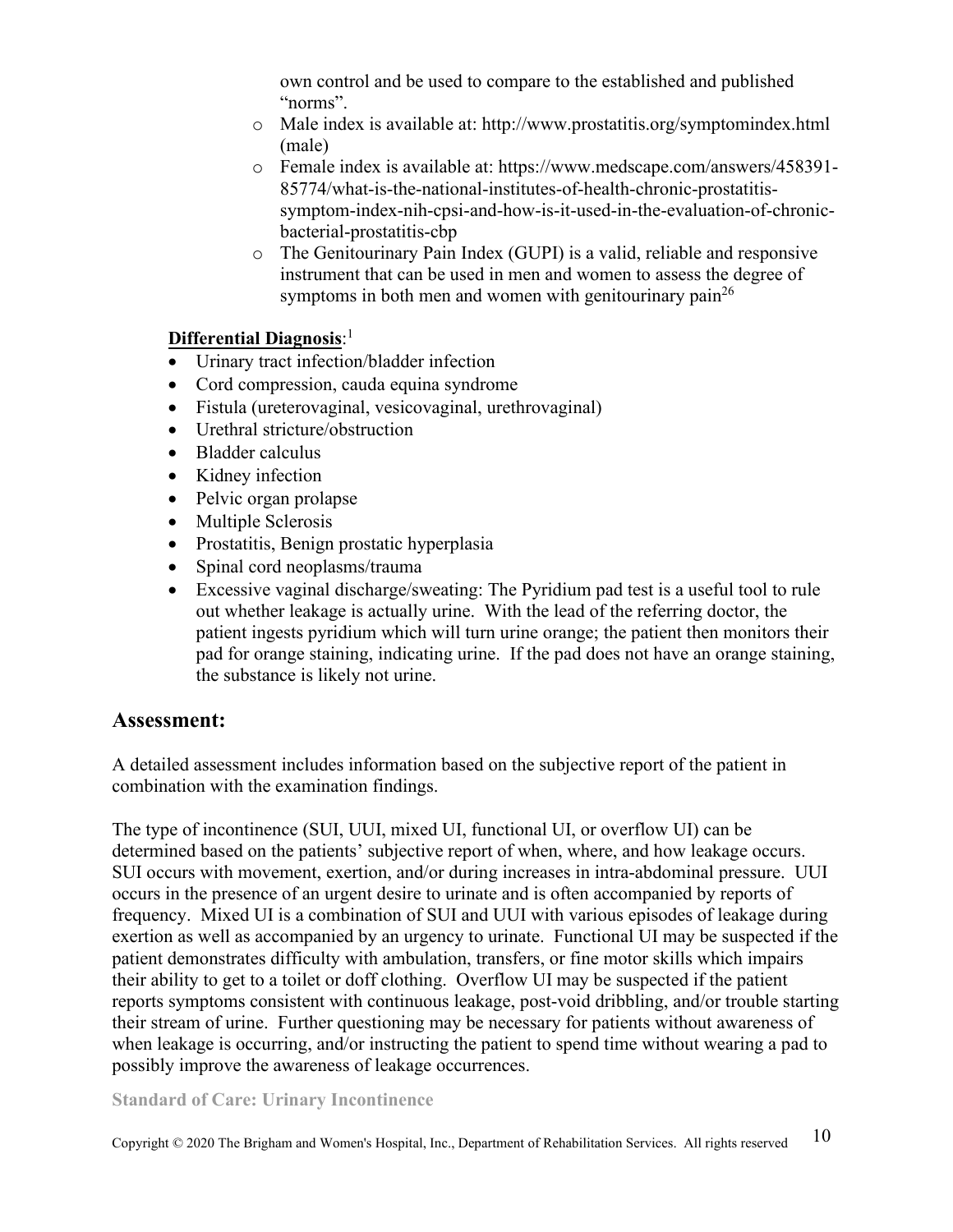The ICS has classified pelvic floor muscle dysfunction into the following general categories:<sup>4</sup>

- *Non-contracting pelvic floor:* there is no palpable voluntary or involuntary contraction of the pelvic floor muscles
- *Non-relaxing pelvic floor:* there is no palpable voluntary or involuntary relaxation of the pelvic floor muscles.
- *Non-contracting, non-relaxing pelvic floor:* there is neither a palpable contraction nor relaxation of the pelvic floor muscles

Additional descriptors can be used in conjunction with the above categories to give a more vivid picture of the dysfunction:<sup>4</sup>

- *Normal pelvic floor muscles:* the pelvic floor muscles have shown the ability to voluntary contract (normal or strong), voluntarily relax (complete), involuntarily contract, and involuntarily relax.
- *Overactive pelvic floor muscles:* the pelvic floor muscles (cannot voluntarily or involuntarily relax or contract when relaxation is required, such as during micturition) have demonstrated the inability to relax upon command or during micturition, which results in obstructed voiding.
- *Underactive pelvic floor muscles*: the pelvic floor muscles have demonstrated the inability to voluntarily or involuntarily contract when needed or upon command or during an increase in intra-abdominal pressure.
- *Non-functioning pelvic floor muscles:* there is no palpable pelvic floor muscle contraction or relaxation.

For example, a patient's assessment might include the category of non-contracting, non-relaxing pelvic floor muscles that are also overactive. Some practitioners also use additional descriptors such as 'hypertonic' or 'short pelvic floor', however, these descriptors are not the recommended ICS terminology and should be avoided.<sup>3</sup>

## **Problem List**

## **Potential Impairments/Dysfunctions Include:**

- 1. Decreased involuntary contraction/relaxation of the pelvic floor muscles
- 2. Decreased voluntary contraction/relaxation of the pelvic floor muscles
- 3. Decreased strength of the pelvic floor muscles as demonstrated by the Modified Oxford Scale
- 4. Decreased endurance of the pelvic floor muscles as demonstrated by the Modified Oxford Scale.
- 5. Impaired coordination of the pelvic floor muscles as shown on sEMG biofeedback or determined by palpation.
- 6. Presence of pelvic floor trigger point(s)
- 7. Impaired knowledge of pelvic floor muscle contraction/relaxation
- 8. Impaired knowledge of bladder retraining strategies and bladder habits
- 9. Impaired knowledge of bowel habits and the impact of constipation on lower urinary tract symptoms

## **Prognosis**: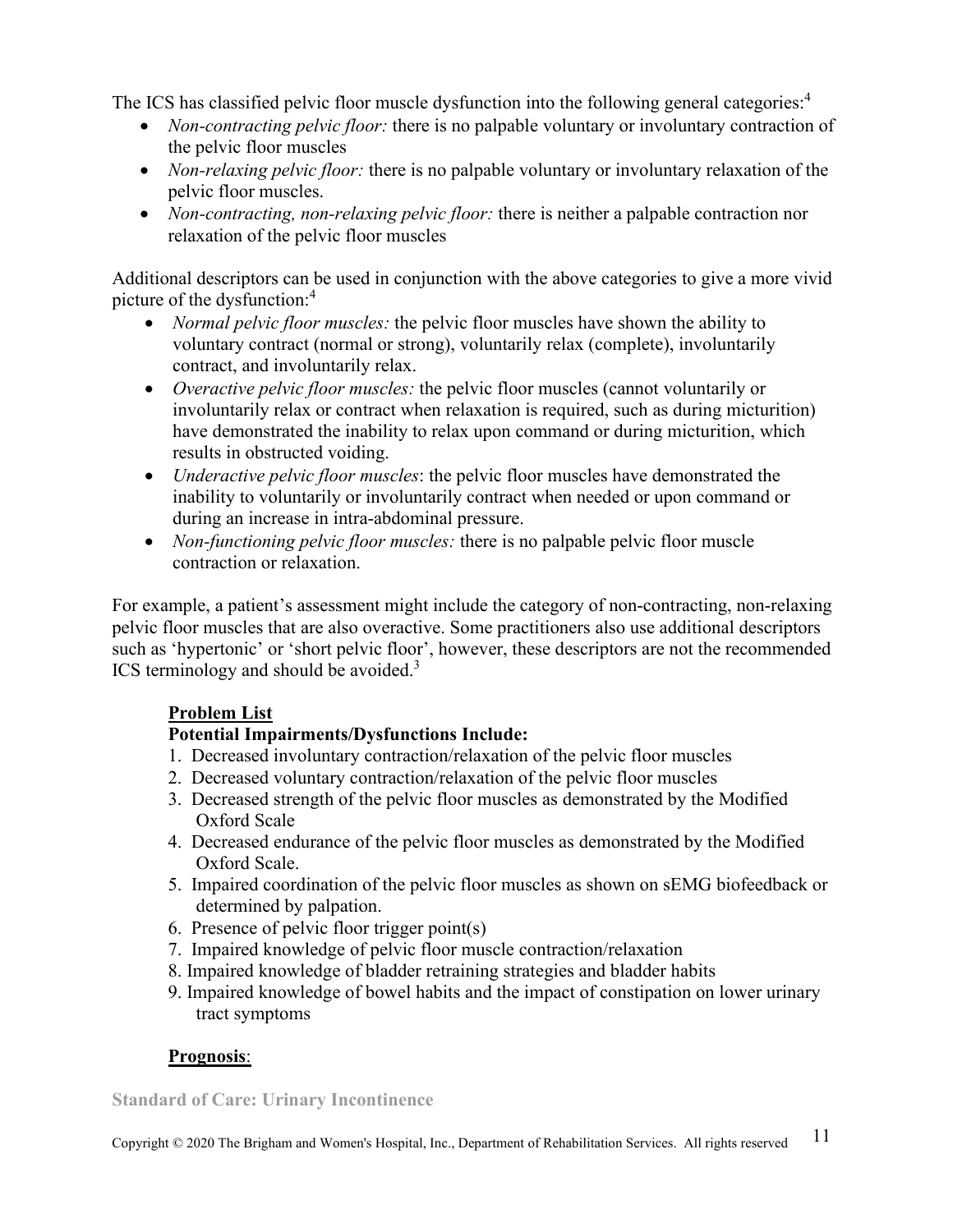Many studies have results showing that pelvic floor muscle training is more effective than no treatment or placebo, however the degree of this improvement varies widely. A recent Cochrane Review analyzed 27 studies (through 2017) that investigated the effects of pelvic floor muscle training (PFMT) compared to controls and found that women were far more likely to report subjective cure or improvement after following a comprehensive PFMT program. Percentages of participants reporting these outcomes varied from 35- 74% depending on the nature of UI. Satisfaction and self-efficacy also generally improved in these groups.<sup>27</sup>

In the case of long-term effects of PFMT it is important to note that many studies included treatment for study groups with less favorable outcomes after cessation of the study period, making follow up difficult. In relevant literature through 2017 satisfaction rates hovered around 70% at five year follow ups, however there was significant variability in the meaning of the term "satisfaction".<sup>28</sup>

### **Goals**

#### *Short Term Goals (to be met in 4-6 weeks)*

- 1. Patient will demonstrate decreased accessory muscle activity while performing a pelvic floor muscle contraction.
- 2. Patient is able to demonstrate improved pelvic floor muscle coordination for contraction and relaxation as shown on sEMG or determined by palpation.
- 3. Patient will demonstrate improved PFM strength by 0.5 to 1.0 MMT grade.
- 4. Patient will demonstrate improved PFM endurance to 10 seconds.
- 5. Patient will have reduced PFM trigger point pain to  $\leq 2/10$ .
- 6. Patient is able to perform a pelvic floor muscle contraction just prior to and during an increase in intra-abdominal pressure 60% of the time to prevent/reduce leakage.
- 7. Patient will have adequate fluid intake of at least 40-50 oz water/day to maintain hydration.
- 8. Patient will report reduced pad usage by 50%.
- 9. Patient will demonstrate improved ability to defecate without straining.

#### *Long Term Goals (to be met in 8-12 weeks)*

- 1. Patient is able to perform a pelvic floor muscle contraction just prior to and during an increase in intra-abdominal pressure 85-100% of the time to prevent/reduce leakage.
- 2. Patient will demonstrate proper PFM relaxation and posture on toilet to facilitate complete emptying of bladder and bowel.
- 3. Patient will maintain 2-5 hour void interval with urge suppression techniques.
- 4. Patient will demonstrate improved PFM strength 1 MMT grade.
- 5. Patient will demonstrate improved PFM endurance to 10 seconds.
- 6. Nocturnal voiding reduced to 0-2x/night for improved sleep.
- 7. Patient will report reduced pad usage by 75-80%.
- 8. Patient will report at least 75% reduction in UI/urgency/frequency.

#### 9. Patient will tolerate ability to perform previously limited activity (exercise, walk, jump, lift, etc) without leakage 75% time.

10. Patient will report reduced urinary urgency triggers by 75%.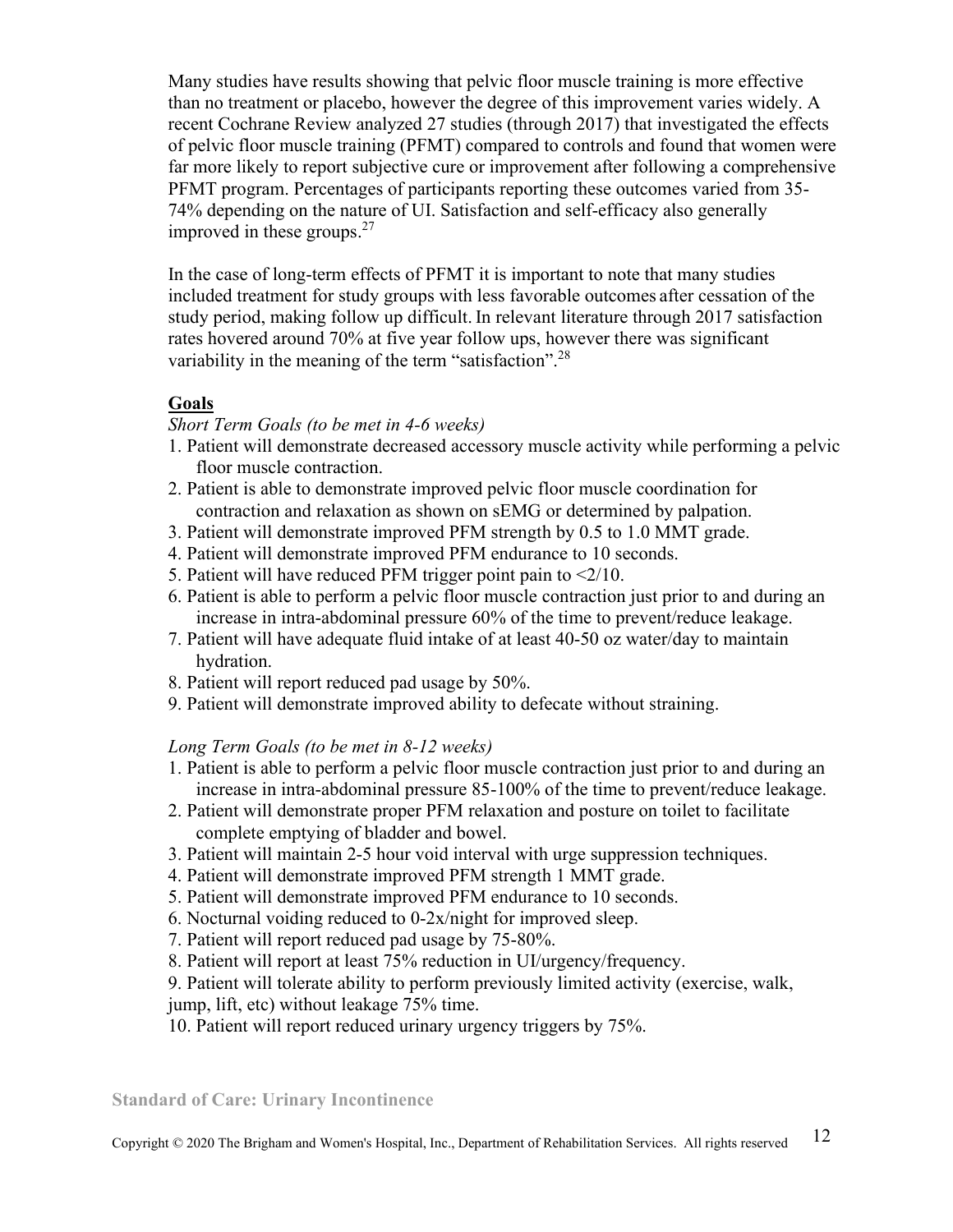The timeframe for reduction of impairments and achievement of goals will vary depending on the individual patient, severity of urinary incontinence, and existence of comorbid factors.

# **Treatment Planning / Interventions**

| <b>Established Pathway</b>  | Yes, see attached. | X No |
|-----------------------------|--------------------|------|
| <b>Established Protocol</b> | Yes, see attached. | X No |

### **Interventions Most Commonly Used for this Case Type/Diagnosis.**

*The following information is intended to capture the most commonly used interventions for this case type/diagnosis. It is not intended to be either inclusive or exclusive of appropriate interventions.* 

Pelvic Floor Muscle Training (PFMT)

- Clinical practice guidelines recommend supervised PFMT as first-line treatment for stress, urge, or mixed urinary incontinence. $28-31$
- Research clearly identifies that when given simple verbal or written descriptions of a pelvic floor muscle contraction, only 49% of women performed the contraction correctly and at least 25%of the women displayed a pelvic floor muscle technique that would promote incontinence, as they were bearing down instead of contracting. Internal digital palpation is needed for instruction and confirmation of isolated levator ani muscle contraction without overflow or substitution.<sup>32</sup>
- Tactile cues such as muscle tapping may be needed for facilitation of PFM contraction.
- PFMT can be prescribed to increase strength, endurance, and coordination of the pelvic floor muscles.<sup>29</sup> A specific prescription should be based on their performance of the PERFECT scale at initial evaluation, progressing as the patient improves.
- Progressive strength training of the pelvic floor can be achieved through repetitive contraction and relaxation, holding for prescribed duration and repetitions, and integration into gravity-resisted positioning such as sitting and standing. It is recommended to build up to 8-12 repetitions performed three times per day.<sup>16</sup>
- Once symptoms improve and the patient is satisfied organized training may be discontinued. No studies have addressed the number of repetitions needed to maintain PFM strength, however earlier studies suggest that more than one day of organized training is required.<sup>33</sup> At this time it is also unknown if a voluntary precontraction before an increase in abdominal pressure will maintain or increase PFM strength. Results of related research have been variable.<sup>28</sup>
- Voluntary contraction before and during an increase in intra-abdominal pressure (known as the 'knack') should be included in all PFMT programs. Improving the timing of PFM contraction can be incorporated in the patient's functional activities to prevent descent of the pelvic floor.<sup>29</sup> A randomized controlled trial showed this 'knack' to reduce urinary leakage by 98.2% during a medium cough,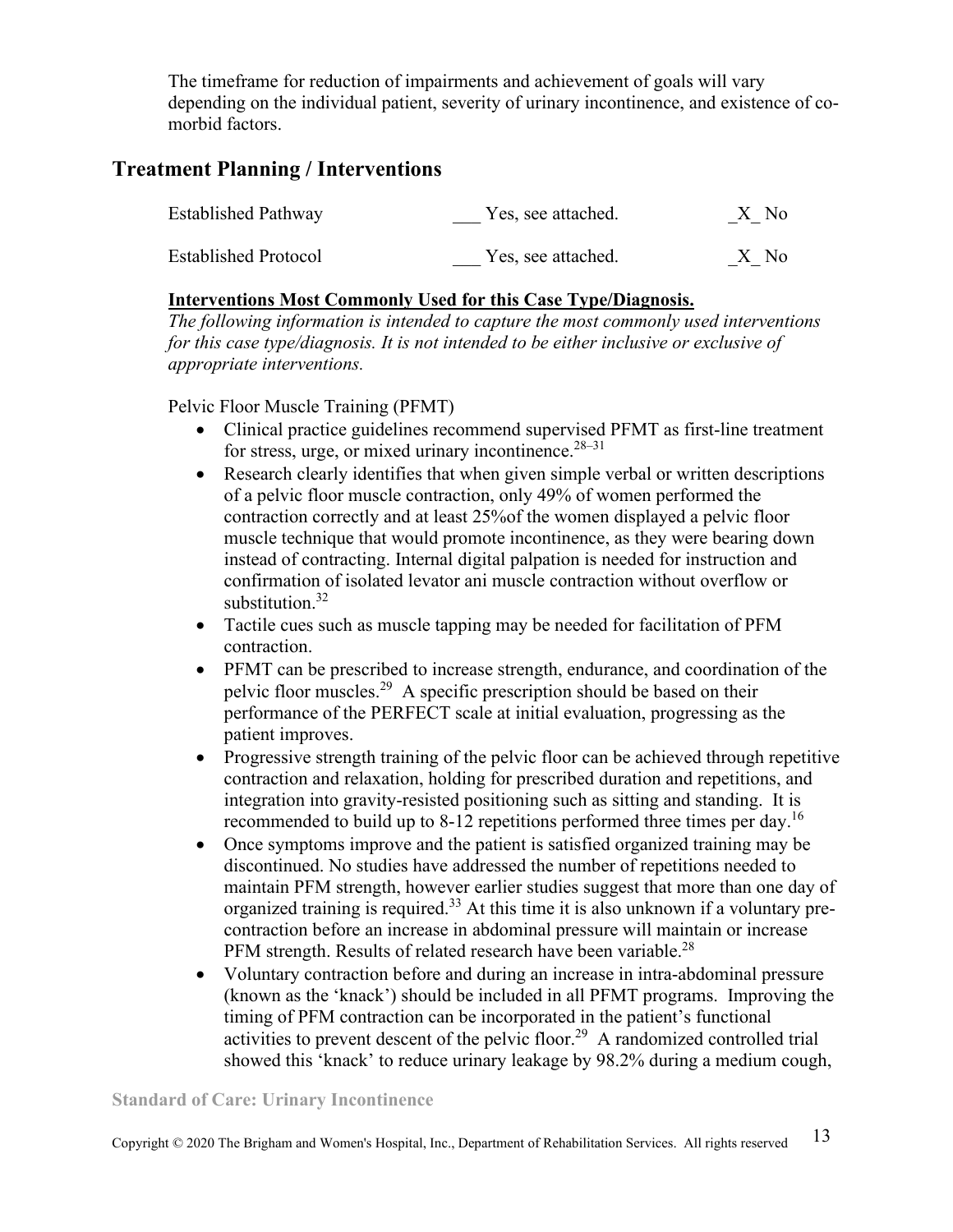and 73.3% during a deep cough, however, there is currently no data to determine how much strength is required to prevent urinary leakage during a cough.<sup>34</sup>

- Functional training of the PFM can be achieved by asking the patient to consciously contract their pelvic floor muscles during activities of daily living where leakage may occur, such as while squatting, lifting, reaching, performing abdominal exercises, laughing, cheering at a sporting event, etc. $^{28}$
- PFMT can be effectively used to treat urge urinary incontinence (UUI) by instructing the patient to contract the PFM during urinary urgency, facilitating inhibition of detrusor contraction.<sup>35</sup> The strength of the PFM contraction needed to inhibit detrusor contraction is not known or studied.
- sEMG biofeedback is often a helpful adjunct to PFMT, however, it is not a treatment on its own. It can be beneficial to provide visual and auditory feedback to the patient, however it must be noted that overflow of accessory muscles or straining maneuvers may erroneously show increased sEMG activity.<sup>28</sup>
	- o PFM exercises with sEMG biofeedback have been shown to be effective in treating urinary incontinence.<sup>36</sup>
	- o In an RCT comparing treatment with and without sEMG biofeedback, the percentage of women who were cured in the biofeedback group was 69% compared to 50% in the non-biofeedback group. Cure was defined as less than 2g of leakage on a pad test. $37$
	- o A meta-analysis which studied the effectiveness of 3 interventions (PFMT, sEMG biofeedback, no treatment) found PFMT, with or without sEMG biofeedback, significantly better than no treatment.<sup>38</sup>
- Vaginal weights/cones: no significant difference has been found in reported symptoms of treatment consisting of vaginal weights combined with PFMT when compared to PFMT alone and can be associated with side effects such as pain and bleeding, therefore they are not recommended.<sup>27</sup> However, if needed for a particular patient, vaginal weights can be added to a home exercise program.

Bladder Retraining $39-41$ 

- Bladder diary: For at least three days, the patient records the times of voiding, voided volumes, incontinence episodes, the degree of urgency, pad usage, fluid intake, and other information (see appendix 1). This diary creates a baseline from which to create goals and measure progress.
- A systematic review of 96 randomized control trials showed that PFMT combined with bladder retraining reduces urinary incontinence significantly more than other treatments (drug, electrical stimulation, injectable bulking material, and estrogen therapy). $42$
- Components of bladder training includes:
	- o Behavioral modification
	- o Voiding interval training
	- o Reduction of known bladder irritants
	- o Urge suppression techniques
		- Use of the Voluntary Urinary Inhibition Reflex (VUIR)/Bradley's Loop  $3<sup>1</sup>$
	- o Fluid management
	- o Education on self-management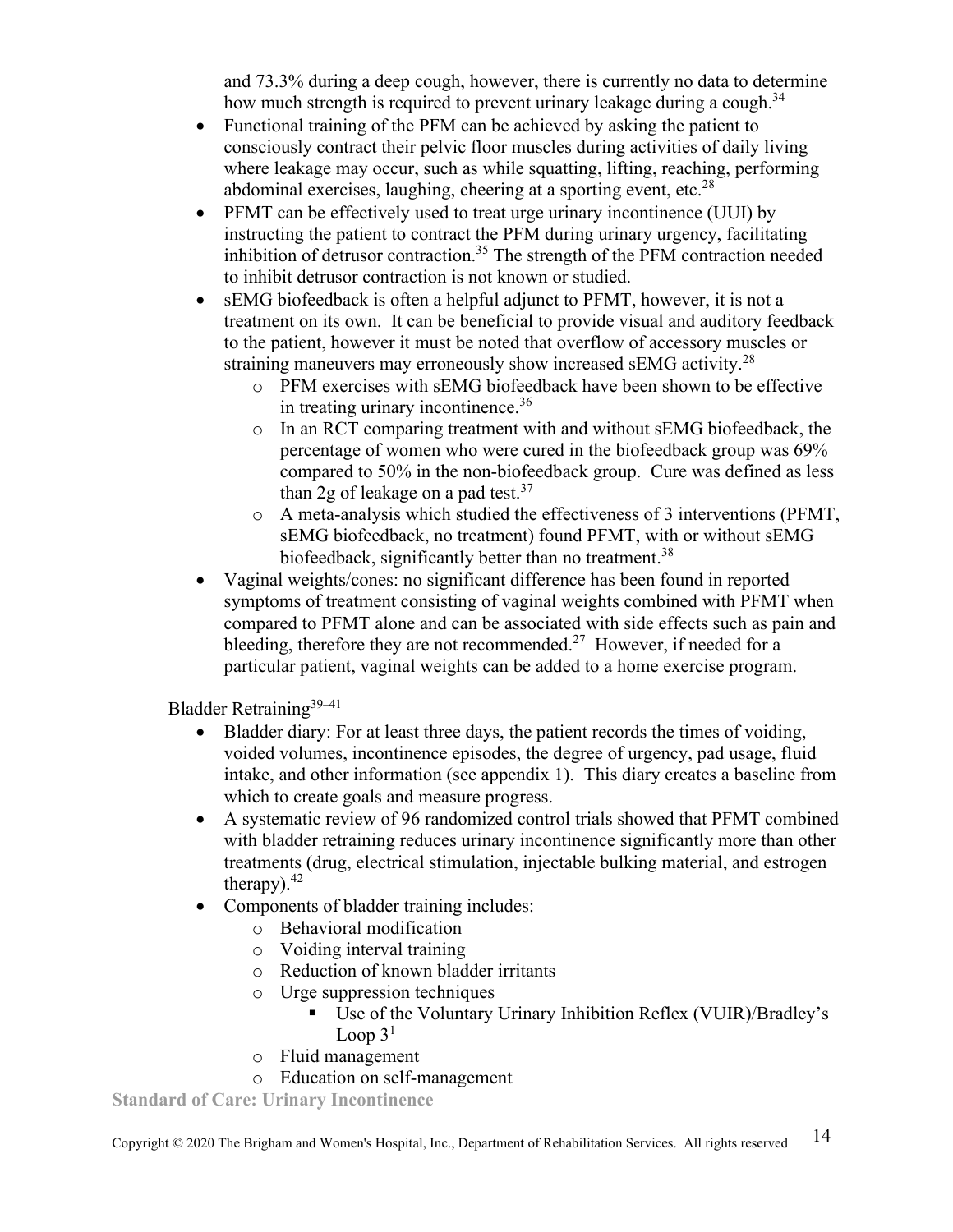• See also: *Bladder Retraining/Normalization Protocol* for more information

Manual Therapy<sup>43,44</sup>

- Myofascial release (ischemic compression, modified Thiele massage, strain/ counterstrain) to address pain and trigger points of PFM.
- Manual techniques, such as transverse friction massage, to abdominal and perineal scars and tissue adhesions (superficially and internally)
- Pain reducing modalities (before and/or after manual treatment), as needed.
- Treatment of joint dysfunctions (lumbar, SI, pubic, coccyx, hip)
- Education on performing soft tissue mobilization to self

Therapeutic Exercise

- Stretches directed toward tight and/or restricted hip girdle and trunk musculature
- Strengthening exercises for weak and/or dysfunctional hip girdle and/or trunk musculature
- Appropriate abdominal muscle contractions, coordinated with pelvic floor muscle contractions
- Education on correct technique for lifting, bed mobility, and transfers
- Aerobic exercise for weight loss and to increase functional activity level.
	- o A 6-month behavioral intervention targeting weight loss of around 10% of body weight reduced the frequency of self-reported urinary-incontinence episodes among overweight and obese women as compared with a control group.<sup>45</sup>
- Postural re-education:
	- o It has been shown the neutral spine is the best position for transversus abdominus (TrA) contraction and for pelvic floor muscle activation. There is decreased activation of the PFM in a flexed spinal position.<sup>35</sup>
	- o Sapsford found subjects with SUI had significantly less lordosis than controls and reduced pelvic floor muscle activity measured through surface sEMG.<sup>46</sup>
	- o Intravaginal sEMG testing of pelvic floor muscles in women confirm that in erect posture, the pelvic floor muscles show increased resting tone and the ability to gain greater strength in this posture.<sup>35</sup>

Electric Stimulation<sup>28,35</sup>

- Electrical current can be used to stimulate/modulate the visceral nerve supply.
- For patients with UUI, the goal of electrical stimulation is to facilitate reflexive inhibition of detrusor contractions (using 12.5 Hz), preventing urinary urgency and leakage. Most evidence regarding the benefit of using electrical stimulation for urinary incontinence supports its use for treatment of UUI. Electrical stimulation can be used as an adjunct to therapy for patients with stress urinary incontinence who have failed to improve pelvic floor muscle strength via conservative methods. The goal of electrical stimulation in SUI is to facilitate the strengthening of the PFM when the patient is not voluntarily able to sufficiently recruit enough motor units to result in pelvic floor muscle contraction (using 35- 50 Hz). Upon ability to voluntary contract the PFM, it is recommended to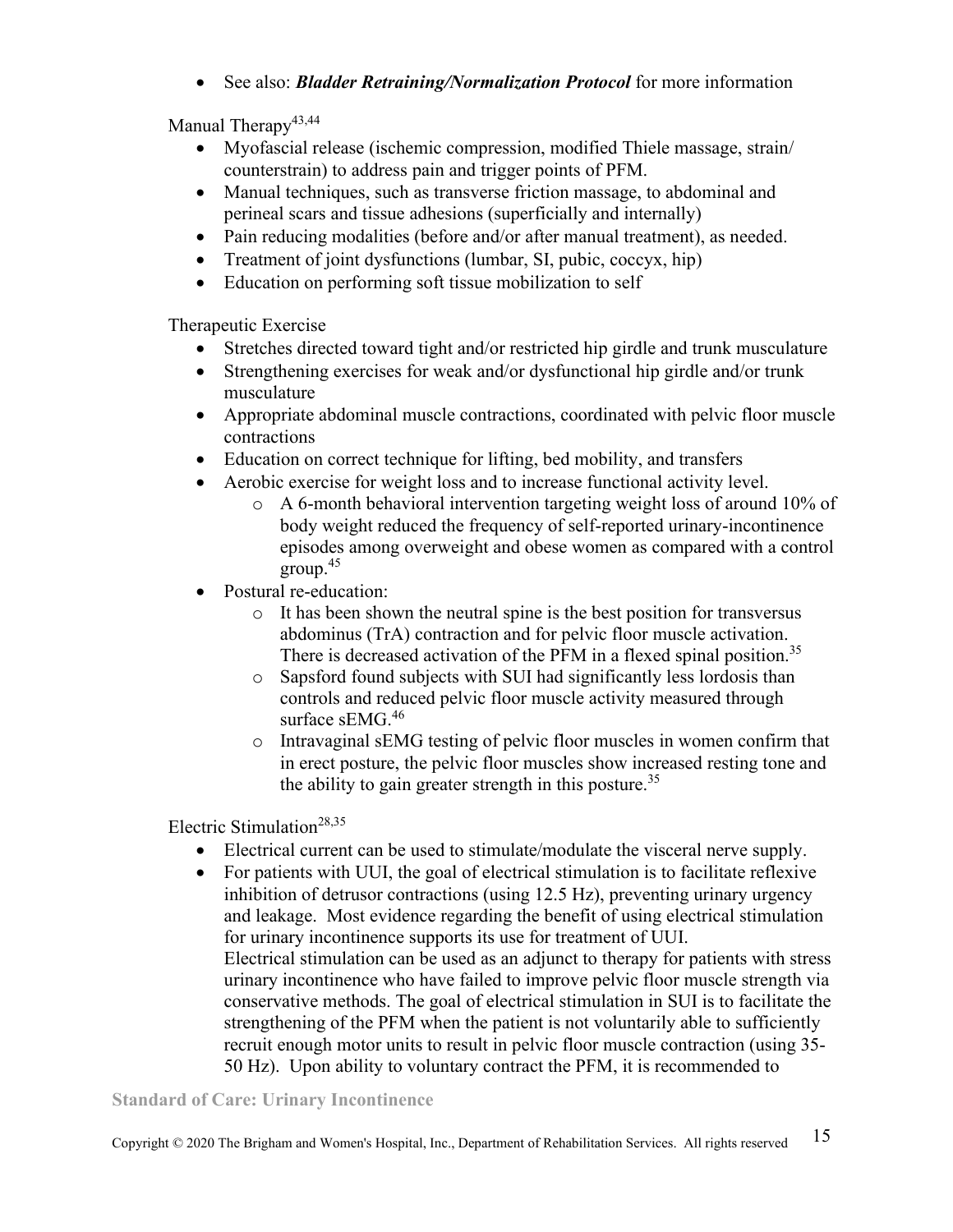continue PFMT without the use of electrical stimulation. It has been found that voluntary PFM contraction increases urethral closure significantly more than electrical stimulation.<sup>28,47</sup>

- Can also be used as a tactile cue for locating PFM in patients demonstrating difficulty achieving a correct pelvic floor muscle contraction.
- However, conclusive evidence is lacking regarding specific protocols and outcomes for patients using electrical stimulation for PFMT.

Rehabilitative Ultrasound Imaging (RUSI)<sup>48</sup>

- RUSI is an adjunct to PFMT, using visual feedback to perform pelvic floor muscle contraction and relaxation
- This modality can be helpful to visualize abdominal musculature during pelvic floor muscle contraction and relaxation
- Refer to: *Rehabilitative Ultrasound Imaging of the Lumbopelvic Region Procedure* for more information

### **Frequency & Duration**:

The frequency and duration of treatment will be determined following a comprehensive examination and evaluation. Typically, a patient will be seen 1-2 times per week for 8 to 12 weeks, depending of the severity of symptoms and pelvic floor dysfunction. It has been found in a systematic review that 3 or more visits per month are more effective and show better results than two or less visits per month.<sup>38</sup>

### **Patient / Family Education:**

 It is important to assess the best method of education and learning for each patient and provide the appropriate visual handouts, auditory tapes, and additional reading directed toward the best type of learning for that individual patient.

### **Recommendations and Referrals to Other Providers:**

- Urogynecologist/Urologist
- Nutritionist
- Gynecologist
- Gastroenterologist
- Sex Therapy/Counseling
- Social Work/Psychiatry: for problems with coping and depressive symptoms associated with this diagnosis
- Support Groups

## **Re-Evaluation:**

The standard time frame for re-evaluation is 30 days or less. Possible triggers for an earlier reassessment include a significant change in status or symptoms or a failure to respond to physical therapy. All positive findings of the initial examination should be reassessed for changes at the time of the re-evaluation.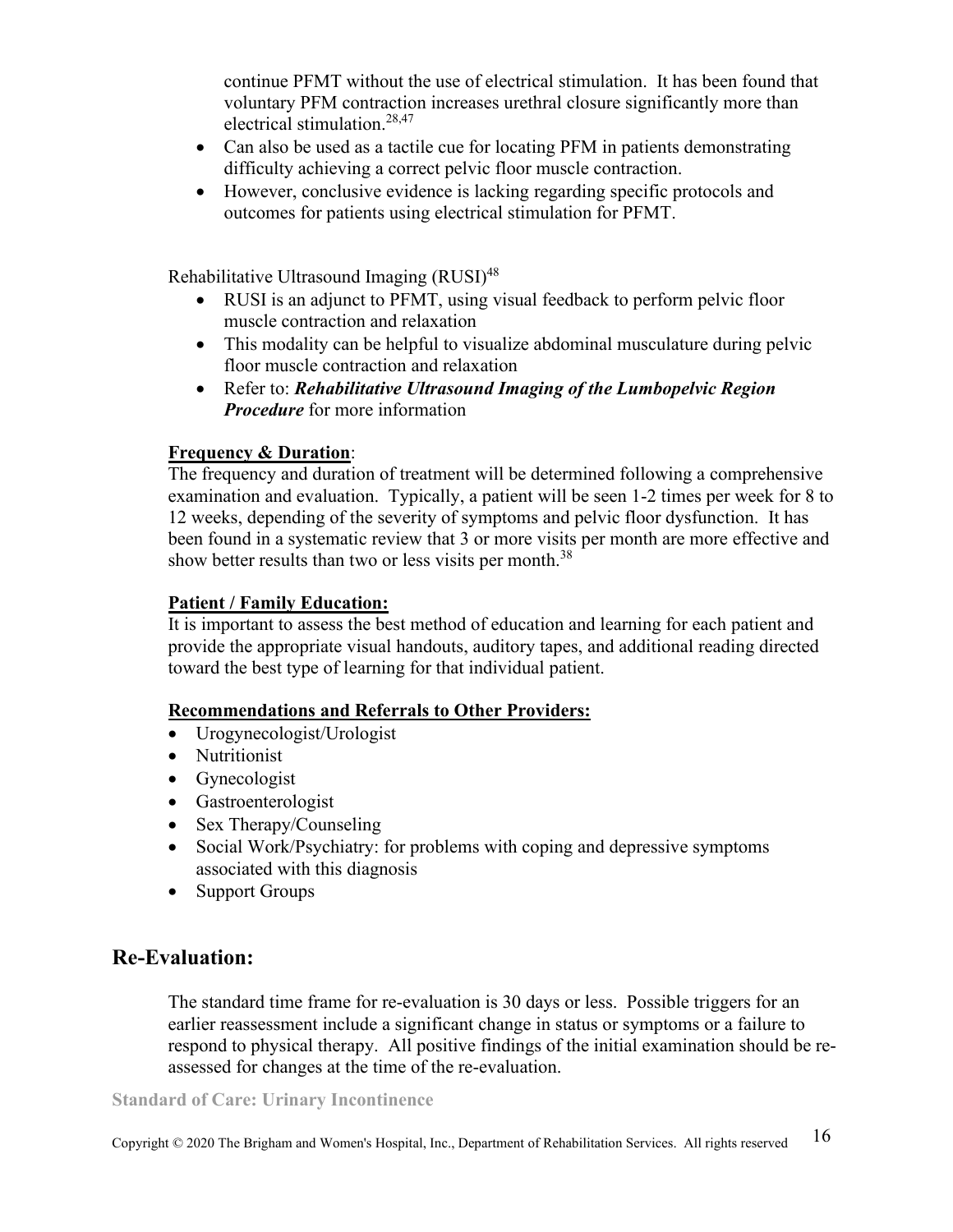## **Discharge Planning:**

#### **Commonly Expected Outcomes at Discharge**:

The patient is expected to be able to:

- Coordinate pelvic floor muscle contraction and relaxation
- Coordinate pelvic floor muscles contraction/relaxation with a correct transversus abdominus contraction
- Develop an appropriate voiding interval (2-5 hours) with ability to consistently suppress urinary urgency
- Coordinate pelvic floor muscle contraction with any increases in intraabdominal pressure ('the knack')
- Demonstrate proper toileting techniques and coordination of pelvic floor muscles on the toilet to facilitate bladder and bowel emptying
- Maintain a consistent fluid intake as determined by the physical therapist
- Demonstrate improved pelvic floor muscle strength and endurance with the intention to continue this progression to reduce leakage
- Functionally, it would be expected that the patient reports decreased urinary incontinence, an increased ability to empty the bladder, and improved perineal structural support during activities of daily living.

### **Transfer of Care**

At the time of discharge, care is transferred to the referring provider; a thorough discharge note with final functional status and discharge instructions is also sent through Epic or faxed to the referring provider.

### **Patient's Discharge Instructions**

The patient should be independent with the modifications made to their bladder habits, voiding interval, fluid intake, and pelvic floor exercises. The patient should also be educated in preventing and managing reoccurrence of symptoms, including when to return to pelvic floor physical therapy if needed.

**Authors: Reviewed by**: April 2020 Dawn Rogers, PT

Arianna Mitropoulos, PT Meghan Markowski, PT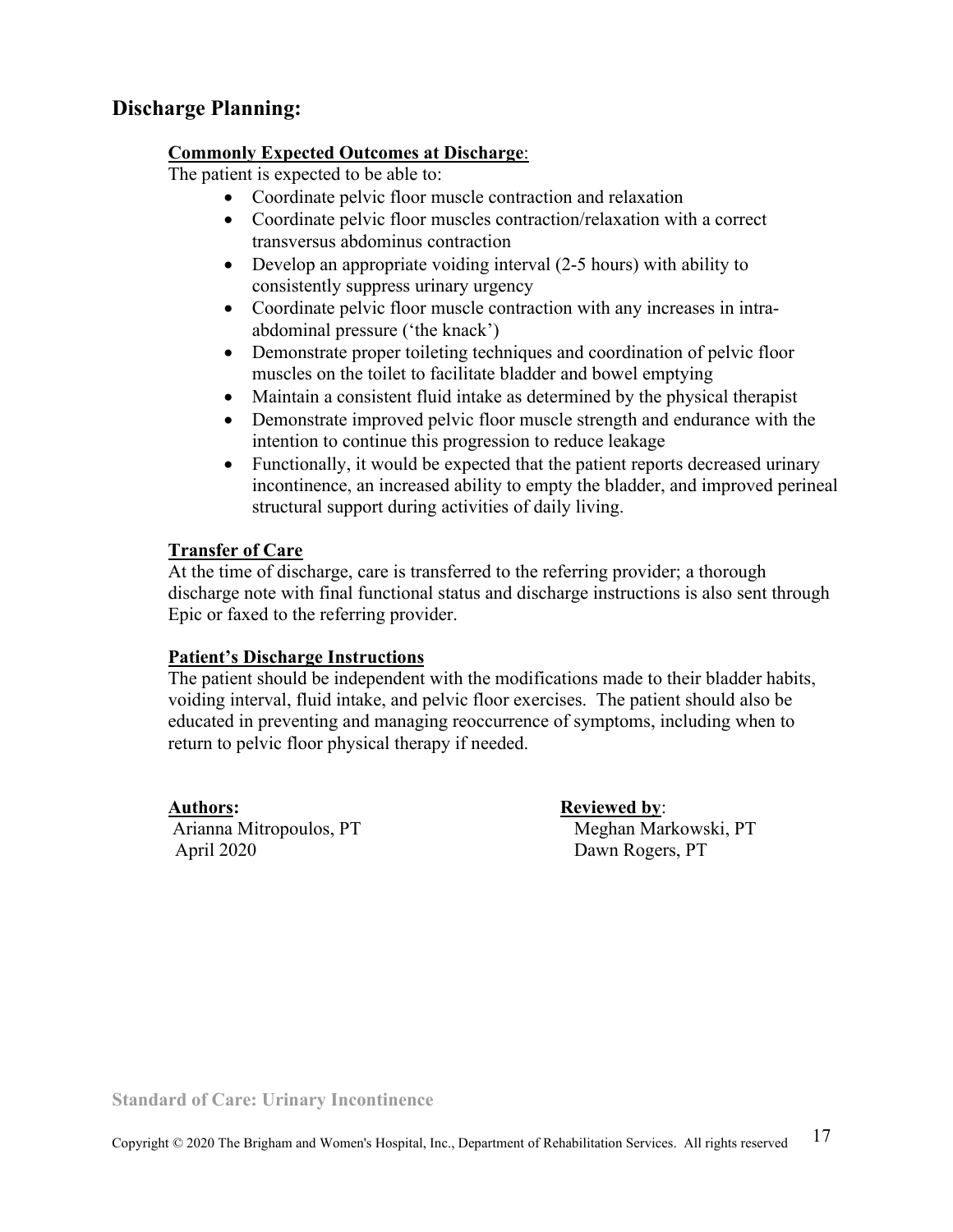### **REFERENCES**

- 1. Shelly B, Neville C, Strauhal M, Jenkyns P. Pelvic Physical Therapy Level 1 Course Manual. In: Alexandria, VA; 2010.
- 2. Glow K, Miller D. Pelvic floor function, dysfunction and treatment level 1 course manual. In: Manchester, NH: Herman & Wallace Inc; 2018.
- 3. Haylen B, de Ridder D, Freeman R, Swift S. An international urogynecological association (IUGA)/International Continence Society (ICS) joint report on the terminology for female pelvic floor dysfunction. *Neurourol Urodyn*. 2010;29(1):4-20.
- 4. Messelink B, Benson T, Berghmans B. Standardization of terminology of pelvic floor muscle function and dysfunction: Report from the pelvic floor clinical assessment group of the International Continence Society. *Neurourol Urodyn*. 2005;4:374-380.
- 5. Lose G. Simultaneous recording of pressure and cross-sectional area in the female urethra: A study of urethral closure function in healthy and stress incontinence women. *Neurourol Urodyn*. 1992;11:54-89.
- 6. Milsom I, Altman D, Cartwright R, et al. Epidemiology of urinary incontinence (UI) and other lower urinary tract symptoms (LUTS), pelvic organ prolapse (POP) and anail (AI) incontinence. In: Abrams P, Cardozo L, Wagg A, Wein A, eds. *WHO-ICS International Consultation on Incontinence*. 6th ed. International Continence Society; 2017:4-141.
- 7. Norton P, MacDonald L, Sedgwick P. Distress and delay associated with urinary incontinence, frequency, and urgency in women. *BMJ*. 1988;6657:1187-1189.
- 8. Anger J, Saigal C, Madison R. Increasing costs of urinary incontinence among female medicare beneficiaries. *J Urol*. 2006;176(1):247-251.
- 9. Ouslander JG. Management of overactive bladder. *N Engl J Med*. 2004;350(8):786-799. doi:10.1056/NEJMra032662
- 10. Rovner E, Wyman J, Lackner T, Guay D. Urinary incontinence. In: DiPiro J, Talbert R, Yee G, Matzke G, Wells B, Posey L, eds. *Pharmacotherapy: A Pathophysiologic Approach*. 6th ed. New York: McGraw-Hill; 2005:1547-1563.
- 11. Rudy D, Cline K, Harris R, Goldberg K, Dmochowski R. Multicenter phase III trial studying tropium chloride in patients with overactive bladder. *Urology*. 2006;67(2):275- 280.
- 12. Sacco E, Bientinesi R. Mirabegron: a review of recent data and its prospects in the management of overactive bladder. *Ther Adv Urol*. 2012;4(6):315-324. doi:10.1177/1756287212457114
- 13. Hendrix S, Cochrane B, Nygaard I. Effects of estrogen with and without progestin on urinary incontinence. *JAMA*. 2005;293(3):935-948.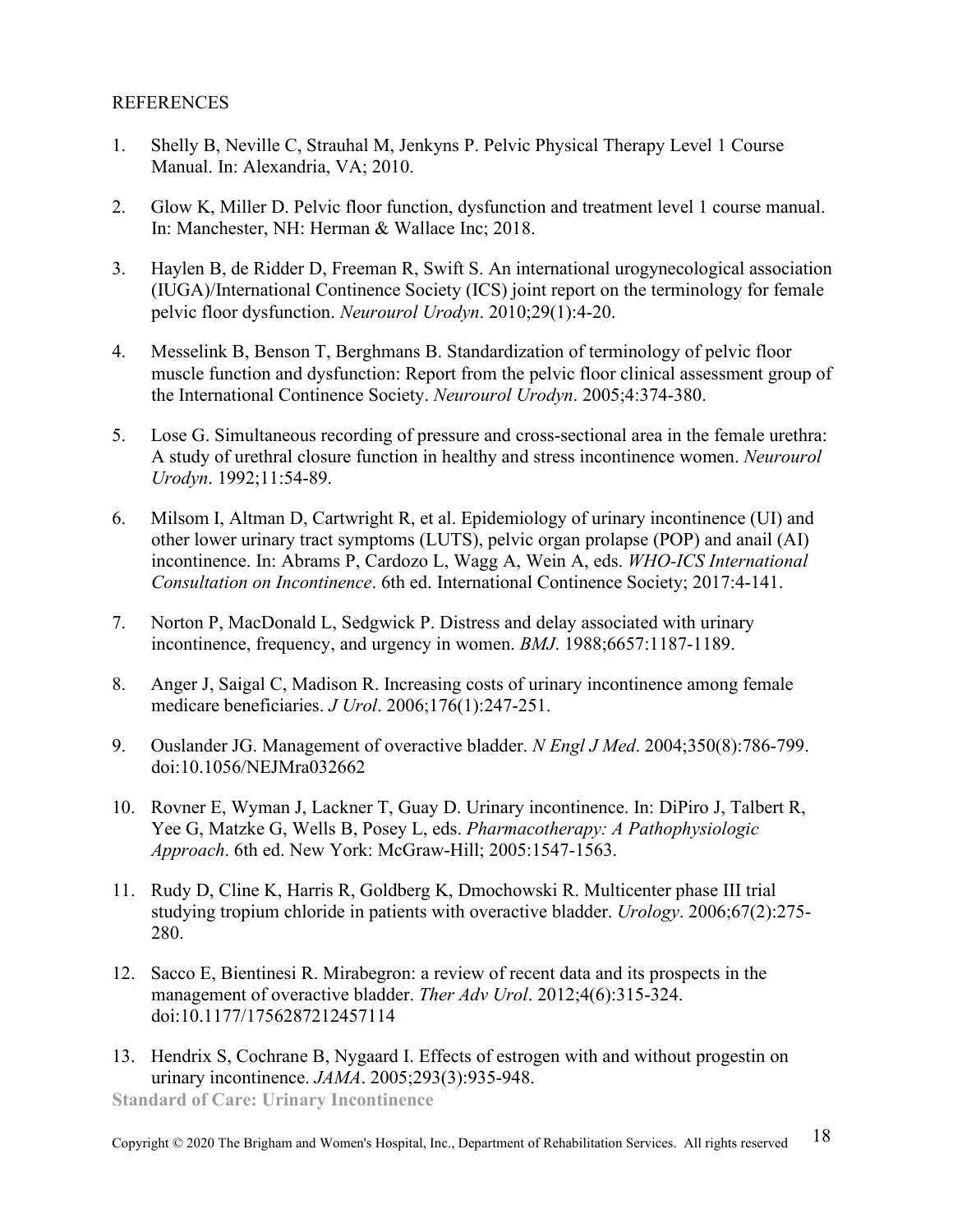- 14. Grady D, Brown J, Vittinghoff E, Applegate W, Varner E, Snyder T. HERS research: Postmenopausal hormones and incontinence: The Heart and Estrogen/Progestin Repacement Study. *Obstet Gynecol*. 97(1):116-120.
- 15. Haslam E. Examination and assessment of the female pelvic floor. 2001.
- 16. Bø K, Sherburn M. Evaluation of female pelvic-floor muscle function and strength. *Phys Ther*. 2005:269-282.
- 17. Slieker-ten H, Pool-Goudzwaard A, Eijkemans M. Face validity and reliability of the first digital assessment scheme of pelvic floor muscle function confirm the new standardized terminology of the International Continence Society. *Neurourol Urodyn*. 2009;28:295-300.
- 18. Laycock J, Haslem J. *Therapeutic Management of Incontinence and Pelvic Pain*. 2nd ed. London: Springer Publishers; 2008.
- 19. Jeyaseelan S, Haslam J, Winstanley J. Digital vaginal assessment: An inter-tester reliability study. *Physiotherapy*. 2001;87:243-250.
- 20. Sapsford R, Hodges P. Co-activation of the abdominal and pelvic floor muscles during voluntary exercises. *Neurourol Urodyn*. 2001;20:31-42.
- 21. Thompson J, O'Sullivan P, Briffa N, Neumann P. Differences in muscle activation patterns during pelvic floor muscle contraction and valsalva maneuver. *Neurourol Urodyn*. 2006;25:148-155.
- 22. Bø K, Morkved S, Frawley H, Sherburn M. Evidence for benefit of transversus abdominis training alone or in combination with pelvic floor muscle training to treat female urinary incontinence: A systematic review. *Neurourol Urodyn*. 28:368-373.
- 23. Turker K. Electromyography: Some methodological problems and issues. *Phys Ther*. 1993;73(10):698-710.
- 24. Barber MD, Spino C, Janz NK, et al. The minimum important differences for the urinary scales of the Pelvic Floor Distress Inventory and Pelvic Floor Impact Questionnaire. *Am J Obstet Gynecol*. 2009;200(5):580.e1-7. doi:10.1016/j.ajog.2009.02.007
- 25. Litwin MS, McNaughton-Collins M, Fowler FJ, et al. The National Institutes of Health chronic prostatitis symptom index: development and validation of a new outcome measure. Chronic Prostatitis Collaborative Research Network. *J Urol*. 1999;162(2):369-375. doi:10.1016/s0022-5347(05)68562-x
- 26. Clemens JQ, Calhoun EA, Litwin MS, et al. Validation of a modified National Institutes of Health chronic prostatitis symptom index to assess genitourinary pain in both men and women. *Urology*. 2009;74(5):983-987, quiz 987.e1-3. doi:10.1016/j.urology.2009.06.078
- 27. Dumoulin C, Cacciari LP, Hay-Smith EJC. Pelvic floor muscle training versus no treatment, or inactive control treatments, for urinary incontinence in women. *Cochrane Database Syst Rev*. 2018;10:CD005654. doi:10.1002/14651858.CD005654.pub4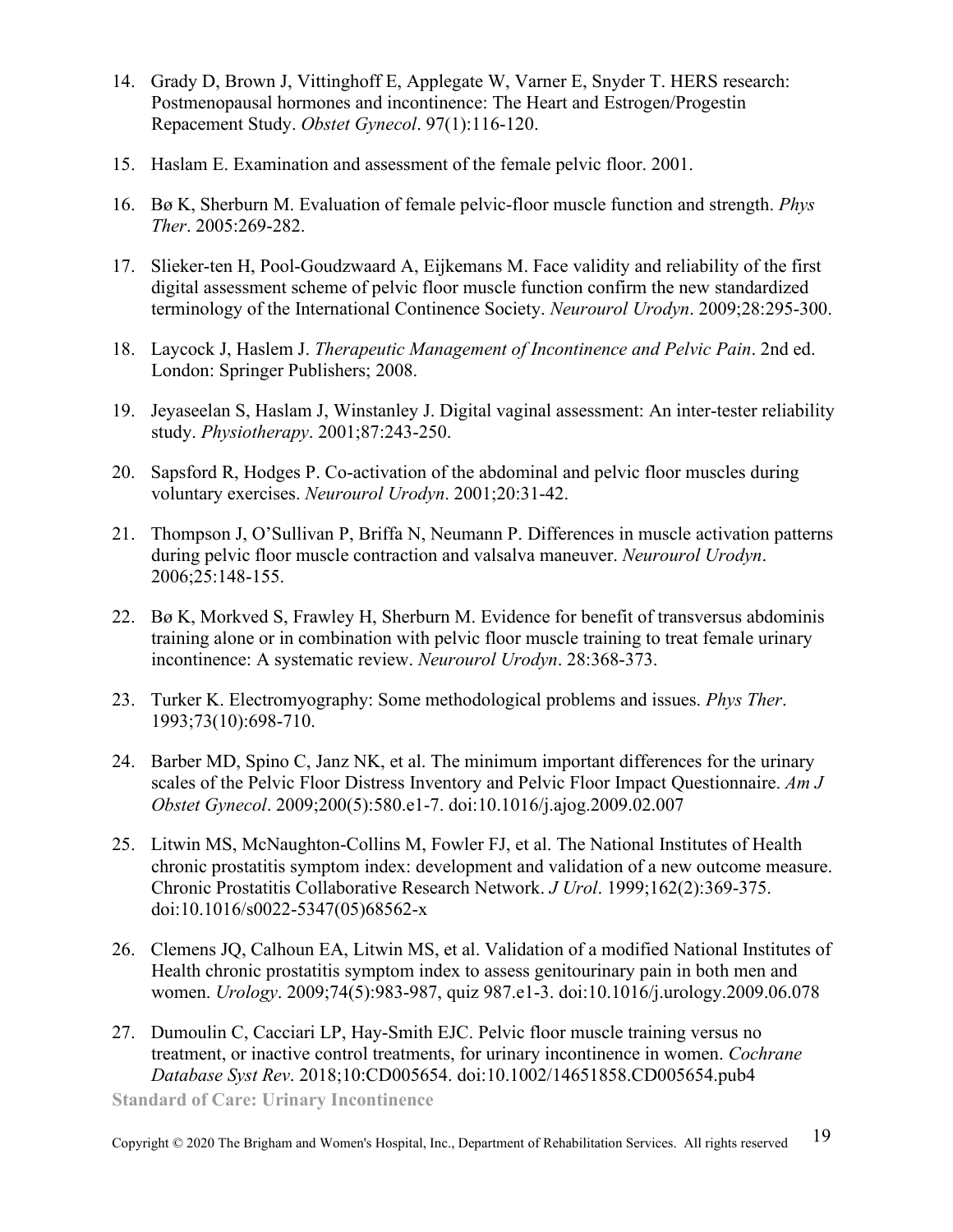- 28. Bø K, Berghmans B, Morkved S, Van Kampen M. *Evidence-Based Physical Therapy for the Pelvic Floor*. 2nd ed. New York: Elsevier; 2015.
- 29. Dumoulin C, Glazener C, Jenkinson D. Determining the optimal pelvic floor muscle training regimen for women with stress urinary incontinence. *Neurourol Urodyn*. 2011;30(5):746-753. doi:10.1002/nau.21104
- 30. Thüroff JW, Abrams P, Andersson K-E, et al. EAU guidelines on urinary incontinence. *Eur Urol*. 2011;59(3):387-400. doi:10.1016/j.eururo.2010.11.021
- 31. Wilson P. Adult conservative management. In: Abrams P, Cardozo L, Khoury S, Wein A, eds. *Incontinence Management*. Vol 2. 3rd ed. Health Publications Ltd; 2005.
- 32. Bump RC, Hurt WG, Fantl JA, Wyman JF. Assessment of Kegel pelvic muscle exercise performance after brief verbal instruction. *Am J Obstet Gynecol*. 1991;165(2):322-327; discussion 327-329. doi:10.1016/0002-9378(91)90085-6
- 33. Bø K, Talseth T, Holme I. Single blind, randomised controlled trial of pelvic floor exercises, electrical stimulation, vaginal cones, and no treatment in management of genuine stress incontinence in women. *BMJ*. 1999;318(7182):487-493. doi:10.1136/bmj.318.7182.487
- 34. Miller JM, Perucchini D, Carchidi LT, DeLancey JO, Ashton-Miller J. Pelvic floor muscle contraction during a cough and decreased vesical neck mobility. *Obstet Gynecol*. 2001;97(2):255-260. doi:10.1016/s0029-7844(00)01132-7
- 35. Carriere B, Feldt C, Bø K. *The Pelvic Floor*. Germany: Georg Thieme Verlag; 2006.
- 36. Glazer HI, Laine CD. Pelvic floor muscle biofeedback in the treatment of urinary incontinence: a literature review. *Appl Psychophysiol Biofeedback*. 2006;31(3):187-201. doi:10.1007/s10484-006-9010-x
- 37. Mørkved S, Bø K, Fjørtoft T. Effect of adding biofeedback to pelvic floor muscle training to treat urodynamic stress incontinence. *Obstet Gynecol*. 2002;100(4):730-739. doi:10.1016/s0029-7844(02)02160-9
- 38. Imamura M, Abrams P, Bain C, et al. Systematic review and economic modelling of the effectiveness and cost-effectiveness of non-surgical treatments for women with stress urinary incontinence. *Health Technol Assess Winch Engl*. 2010;14(40):1-188, iii-iv. doi:10.3310/hta14400
- 39. Burgio K. Influence of behavior modification on overactive bladder. *Urology*. 2002;60:72- 77.
- 40. Eustice S, Roe B, Paterson J. Prompted voiding for the management of urinary incontinence in adults. *Cochrane Database Syst Rev*. 2000;(2):CD002113. doi:10.1002/14651858.CD002113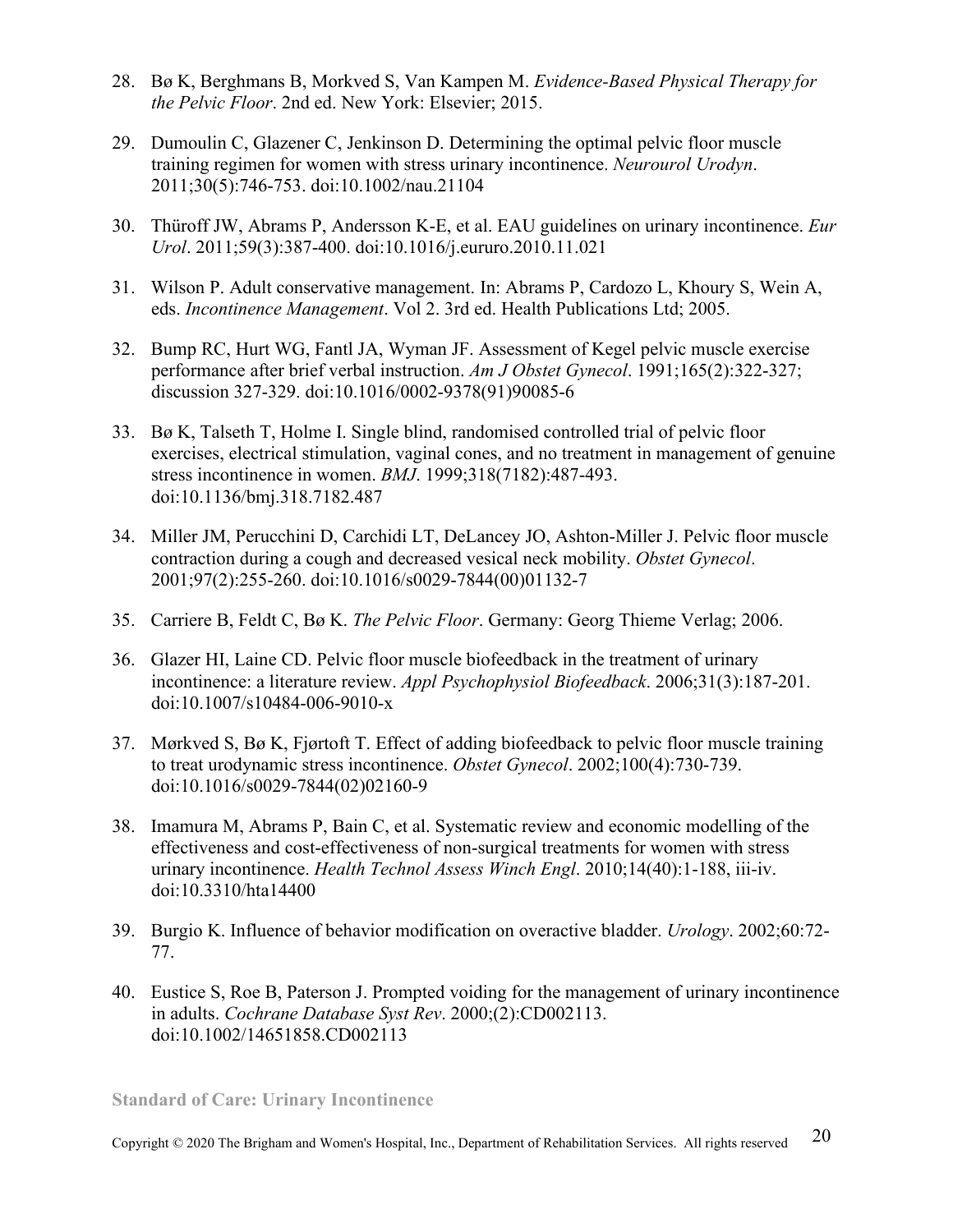- 41. Wallace S, Roe B, Williams K, Palmer M. Bladder training for urinary incontinence in adults. https://pubmed.ncbi.nlm.nih.gov/14973967/?from\_term=bladder+training+for+urinary+inc ontinence+in+adults. Accessed April 3, 2020.
- 42. Shamliyan TA, Kane RL, Wyman J, Wilt TJ. Systematic review: randomized, controlled trials of nonsurgical treatments for urinary incontinence in women. *Ann Intern Med*. 2008;148(6):459-473. doi:10.7326/0003-4819-148-6-200803180-00211
- 43. Weiss JM. Pelvic floor myofascial trigger points: manual therapy for interstitial cystitis and the urgency-frequency syndrome. *J Urol*. 2001;166(6):2226-2231. doi:10.1016/s0022- 5347(05)65539-5
- 44. Oyama IA, Rejba A, Lukban JC, et al. Modified Thiele massage as therapeutic intervention for female patients with interstitial cystitis and high-tone pelvic floor dysfunction. *Urology*. 2004;64(5):862-865. doi:10.1016/j.urology.2004.06.065
- 45. Subak LL, Wing R, West DS, et al. Weight loss to treat urinary incontinence in overweight and obese women. *N Engl J Med*. 2009;360(5):481-490. doi:10.1056/NEJMoa0806375
- 46. Sapsford RR, Richardson CA, Maher CF, Hodges PW. Pelvic floor muscle activity in different sitting postures in continent and incontinent women. *Arch Phys Med Rehabil*. 2008;89(9):1741-1747. doi:10.1016/j.apmr.2008.01.029
- 47. Resplande J, Gholami S, Bruschini H, Srougi M. Urodynamic changes induced by the intravaginal electrode during pelvic floor electrical stimulation. *Neurourol Urodyn*. 2003;22(1):24-28. doi:10.1002/nau.10062
- 48. Whittaker JL, Thompson JA, Teyhen DS, Hodges P. Rehabilitative ultrasound imaging of pelvic floor muscle function. *J Orthop Sports Phys Ther*. 2007;37(8):487-498. doi:10.2519/jospt.2007.2548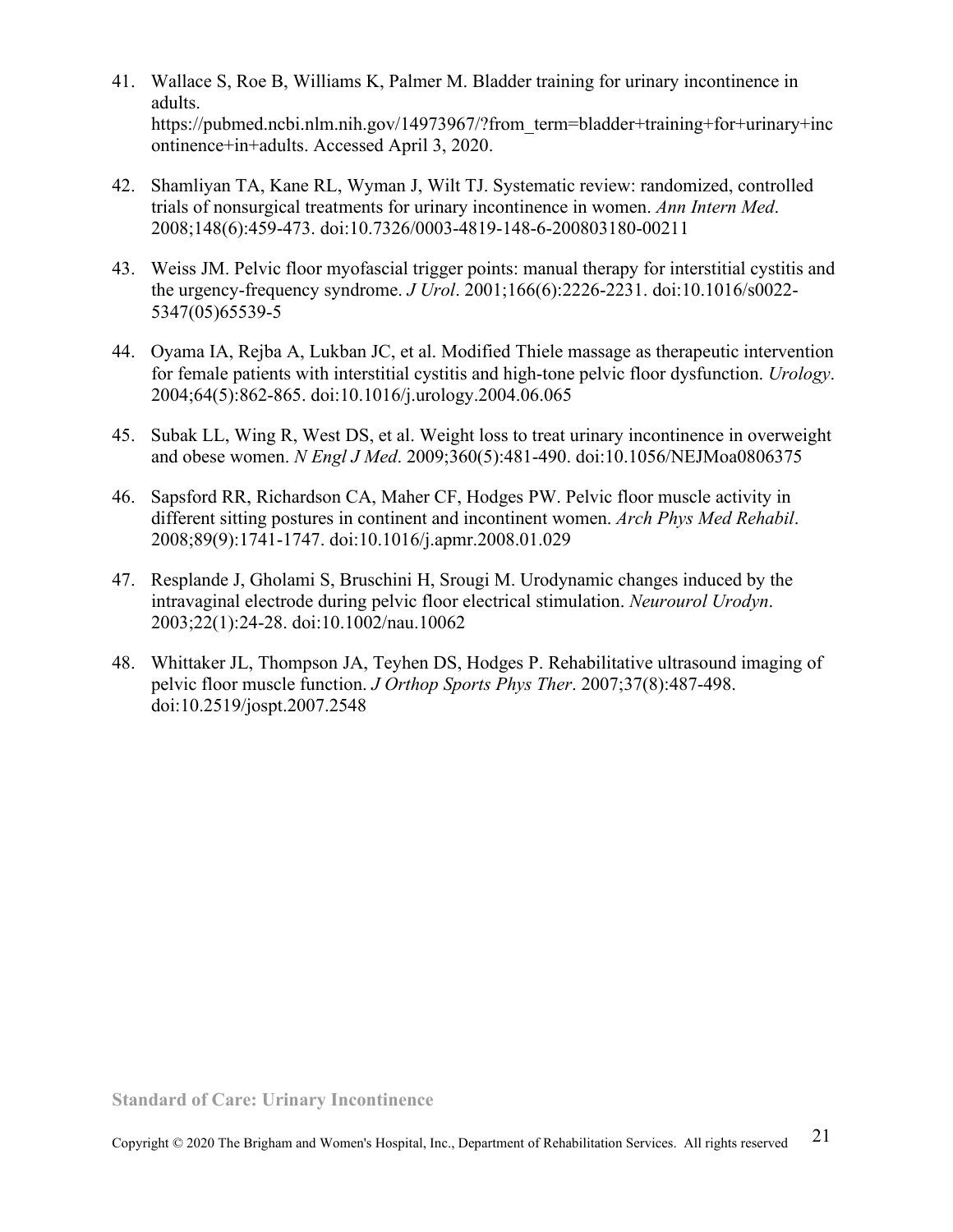#### Appendix 1 Keeping a Record of Bowel and Bladder Function

The main purpose of this diary log is to document how your bowel and bladder function. At first, the log is used as an evaluation tool. Later, it will be used to measure your progress. Please complete a bladder log every day for 3 consecutive days and bring it with you on your appointment. Your log will be more accurate if you fill it out as you go through the day. Nighttime voids can be filled in when you arise in the morning.

INSTRUCTIONS:

Column 1 -Time of Day

The log begins at midnight and covers a 24-hour period. Fill in the exact time of each event.

Column 2 - Amount Voided

S-Small= small amount; smaller than 6 oz

M-Medium= 6-8 oz; measure once or twice, using a small container to get a feel for this amount. L-Large= like amount you urinate first in the morning or greater than 6-8 oz

OR COUNT the stream of urine (in Mississippi's) as it flows and record voided amount (i.e.: 5 Mississippi's)

Column 3 - Was Urge Present

Describe the urge sensation you had as:

0- no urge; emptied just in case

1-Mild= first sensation of bladder filling

2-Moderate= stronger sensation or need "but I can hold it"

3-Strong= Severe urge – "need to get to toilet, move aside!"

Column 4 -Type and Amount of Fluid Intake

Record the type and amount of fluid you drink by cups or ounces.

Column 5 - Type and amount of Food Intake

Record the type and amount of food you eat.

Column 6 -Amount of Leakage- urine or bowel

Record the amount of leakage at the time it occurred.

For urination, write:<br>
For bowel movement, write:

S-Small= drop or two of urine R-Residue on underwear

M-Medium=wet underwear P-Partial movement

L-Large= wet outwear or floor C-Complete loss

Column 7 – Felt leak with activity, urge, or unknown

Describe the activity associated with the leakage, i.e. coughed, heard running water, sneezed,

bent over, lifted something or had a strong urge.

Column 8 - Bowel Movement

Record a bowel movement with a "BM" at the appropriate time

Describe "type" of stool (use Bristol Stool Chart)

How much time was spent on the toilet?